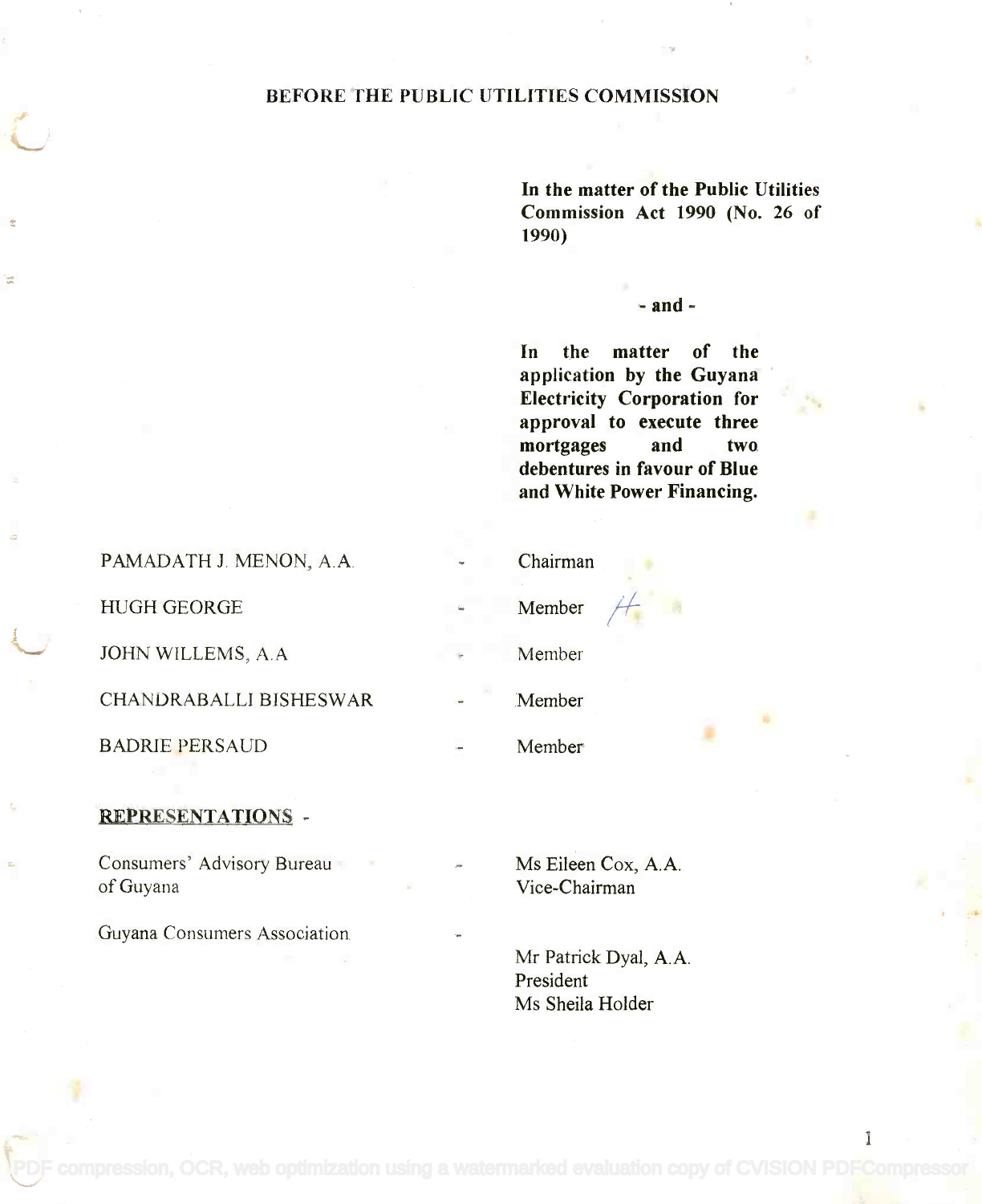### DECISION

#### PRELIMINARY -

Section 47 of the Public Utilities Commission Act 1990 (No. 26 of 1990) (the Act) reads as Section 47 of the Public Utilities Commission Act 1990 (No. 26 of 1990) (the Act) reads as follows: - follows:-

Approval by Approval by the Commission to the Commission to issue of securities issue of securities 47.(1) No public utility shall issue any stock, shares, or debentures or other evidence of indebtedness, payable after more than one year from the date thereof, unless it has first obtained the year from the date thereof, unless it has first obtained the approval of the Commission for the proposed issue. approval of the Commission for the proposed issue

> (2) The Commission may grant the approval for the proposed issue in the amount applied for or in any lessor amount, and issue in the amount applied for or in any lessor amount, and subject to such conditions as it may deem reasonable or subject to such conditions as it may deem reasonable or necessary to impose". necessary to impose".

The expression "Commission" in the above section is a reference to this Commission, namely, the The expression "Commission" in the above section is a reference to this Commission, namely, the Public Utilities Commission established by the Act. Public Utilities Commission established by the Act

2. On the 24th August, 1995, this Commission issued a notice to the Guyana Electricity 2. On the 24th August, 1995, this Commission issued a notice to the Guyana Electricity Corporation (GEC) under section 56 of the Act intimating to GEC that this Commission would hold a public hearing on the 5th September, 1995, in respect of certain matters specified in that notice. a public hearing on the 5th September, 1995, in respect of certain matters specified in that notice. One of the matters specified in the notice was, whether GEC had complied with section 47 of the Act in cases to which that section applies. in cases to which that section applies.

3. On the 10th June, 1996, this Commission wrote to GEC requesting it to furnish information 3. On the 10th June, 1996, this Commission wrote to GEC requesting it to furnish information as to whether, after the commencement of the Act, namely, 1st October, 1990, and up to the date of GEC's reply to that letter, the GEC had issued any stocks, shares, debentures or other evidence of indebtedness, payable after more than one year after the date thereof, and if it had issued any such document/instrument to furnish particulars of the same. The information was required to be furnished on or before the 22nd June, 1996. In reply to the above-mentioned letter, the Corporate furnished on or before the 22nd June, 1996. In reply to the above-mentioned letter, the Corporate Secretary of GEC wrote to this Commission on 28th June, 1996, stating that since the commencement of the Act in October, 1990, to the date of that letter, GEC had not issued any stocks, shares, debentures or other evidence of indebtedness. The letter from the Corporate Secretary continued to state  $\sim$ 

> "However, we hereby seek the approval of the PUC in accordance "However, we hereby seek the approval of the PUC in accordance with section  $47$  of the PUC Act, to issue -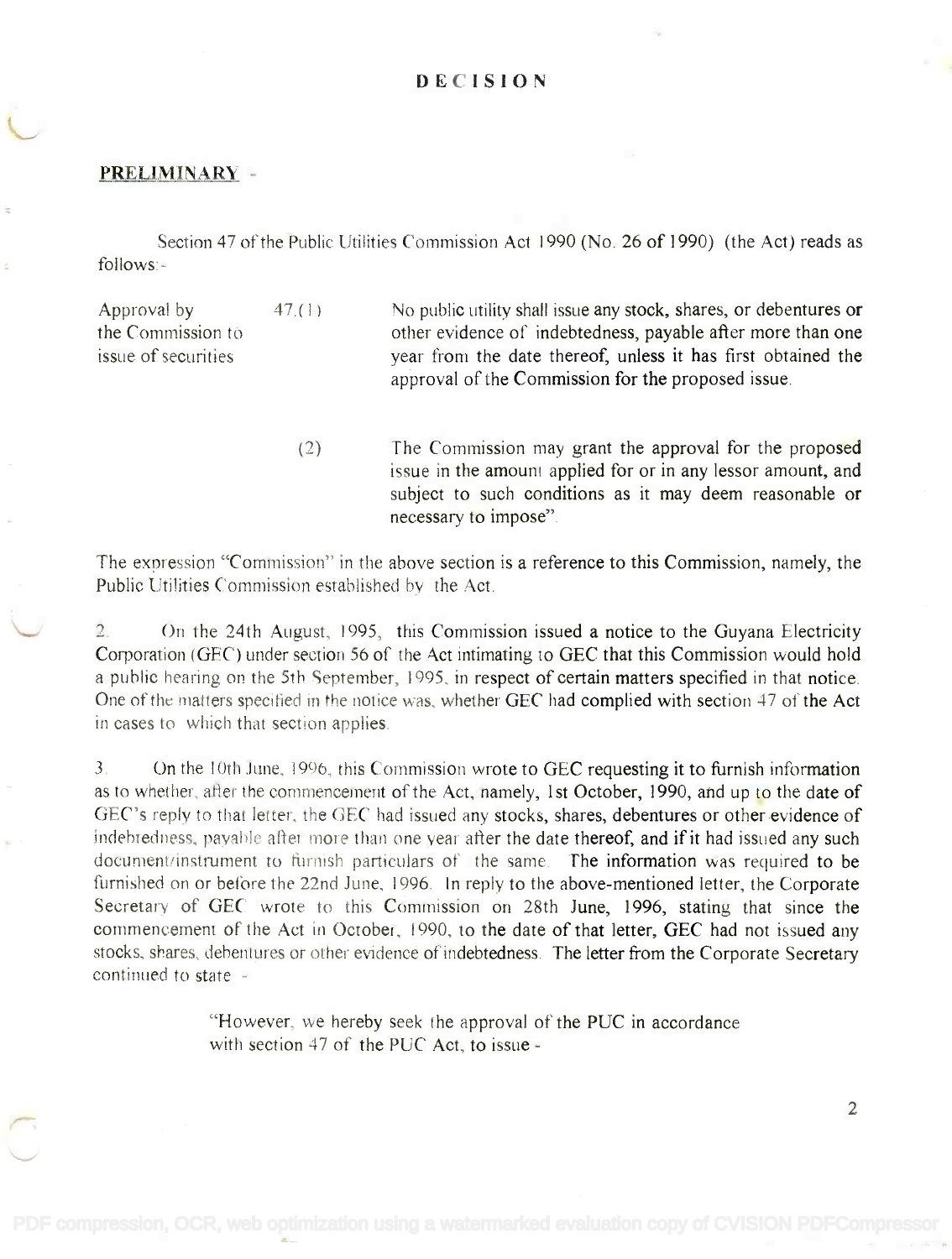- (i) A First Mortgage on the two Wartsila built 11MW power plants at A First Mortgage on the two Wartsila built IIMW power plants at Garden of Eden to the Wartsila Diesel Inc. to secure the sum of Garden of Eden to the Wartsila Diesel Inc. to secure the sum of US\$9,260,000.00; US\$9,260,000.00;
- (ii)(a) A First Mortgage on the 22MW power plant to be constructed at A First Mortgage on the 22MW power plant to be constructed at Kingston; Kingston;
	- (b) A Second Mortgage on the two 11MW power stations at Garden of A Second Mortgage on the two IIMW power stations at Garden of Eden; Eden;
	- (c) A First Mortgage on the properties situated at 40 Main Street and A First Mortgage on the properties situated at 40 Main Street and 257/259 Middle Street, of the Wartsila Diesel Caribbean Inc to 257/259 Middle Street, of the Wartsila Diesel Caribbean Inc. to secure the sum of US\$13.5M. secure the sum of US\$13. SM.

The Corporation is obligated under Lease Agreement dated March 31, 1996 and May 9, 1996, with The Corporation is obligated under Lease Agreement dated March 31, 1996 and May 9, 1996, with the respective companies to issue to the aforesaid Liens".

4. In reply to the above letter from the Corporate Secretary of GEC, the Acting Secretary of 4. In reply to the above letter from the Corporate Secretary of GEC, the Acting Secretary of this Commission wrote to her on the 4th July, 1996, requesting GEC to forward to this Commission this Commission wrote to her on the 4th July, 1996, requesting GEC to forward to this Commission copies of the four mortgages referred to in her letter, within one week, so as to enable this copies of the four mortgages referred to in her letter, within one week, so as to enable this Commission to take a decision in regard to the request made by GEC. On the 10th July, 1996, the Acting Secretary of this Commission wrote to the Corporate Secretary of GEC reminding the GEC that under section 47 of the Act prior approval of this Commission was required before any that under section 47 of the Act prior approval of this Commission was required before any debentures or other evidence of indebtedness payable after more than one year from the date thereof, debentures or other evidence of indebtedness payable after more than one year from the date thereof, was issued by the GEC. On the same date, namely, 10th July, 1996, this Commission received a letter dated 8th July, 1996, from the Corporate Secretary of GEC, which read as follows -

> "As stated in my letter dated June 28, 1996, the Corporation is "As stated in my letter dated June 28, 1996, the Corporation is obligated under Lease Agreement dated March 31, 1996 and May 09, obligated under Lease Agreement dated March 3 1, 1996 and May 09, 1996, to provide collateral security to the Wartsila Diesel Inc. and 1996, to provide collateral security to the Wartsila Diesel Inc. and Wartsila Diesel Caribbean Inc. respectively for financing provided. Wartsila Diesel Caribbean Inc. respectively for financing provided. The Mortgage Deeds have not yet been executed, accordingly it is The Mortgage Deeds have not yet been executed, accordingly it is impossible to comply with your request". impossible to comply with your request"

5. On the 25th October, 1996, this Commission received from GEC the following letter -

"Dear Sir,

# RE: MORTGAGES/DEBENTURES TO BE ISSUED BY THE CORPORATION IN RE: MORTGAGES/DEBENTURES TO BE ISSUED BY THE CORPORA TION IN FAVOUR OF BLUE AND WHITE POWER FINANCING FAYOUR OF BLUE A D WHITE POWER FINANCING

Enclosed please find copies of the debentures and mortgages to be issued to Blue and White Enclosed please find copies of the debentures and mortgages to be issued to Blue and White Power Financing submitted for your approval pursuant to section 47(1) of the PUC Act. Power Financing submitted for your approval pursuant to section 47(1) of the PUC Act.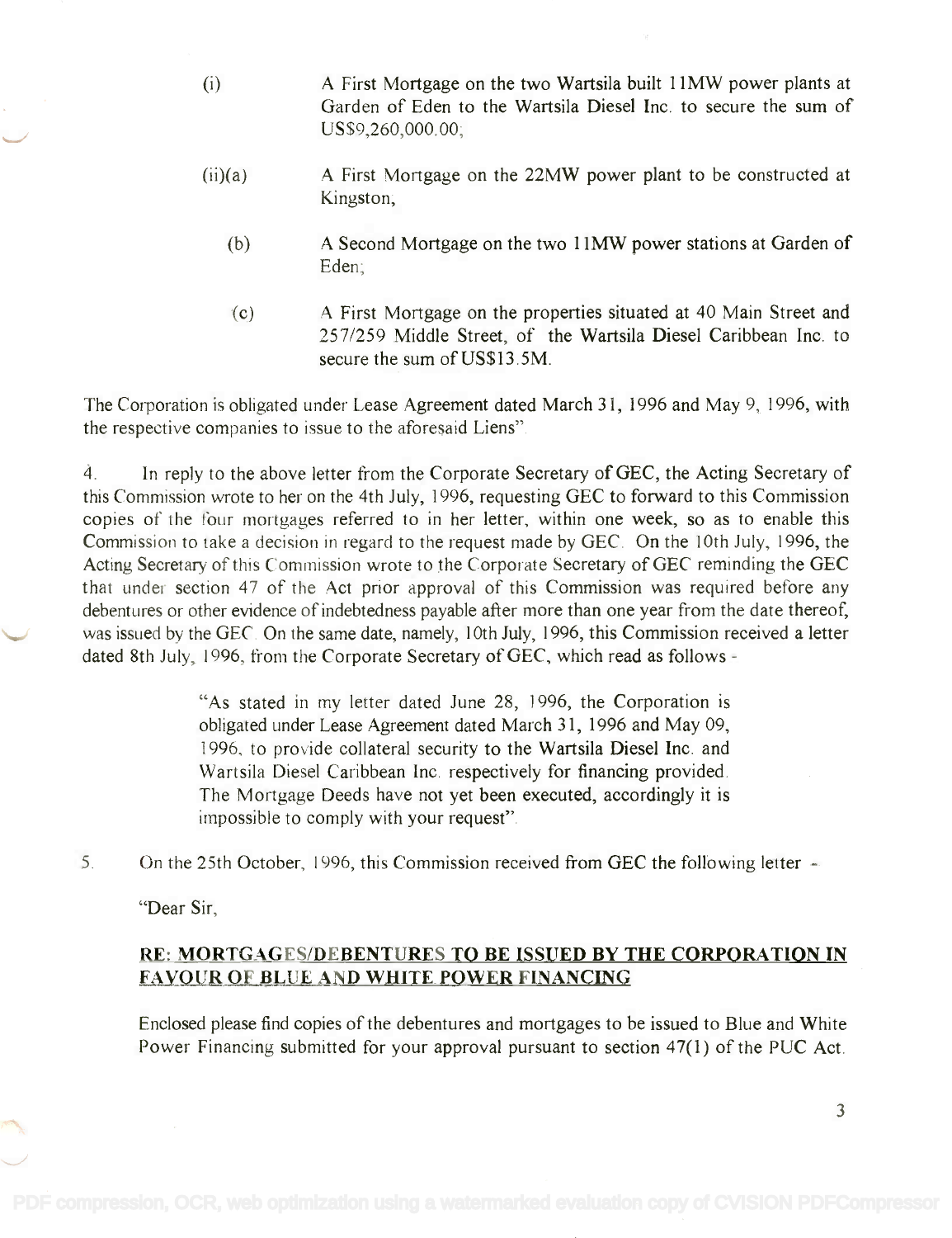Please be informed that the Prime Minister has given approval for the borrowing in accordance with the Electricity Act, Chapter 56:01.

Yours sincerely,

GUYANA ELECTRICITY CORPORATION'' (Sgd.) Maxine Alexander-Nestor, Corporate Secretary" Corporate Secretary"

#### APPROPRIATE MINISTER -

6. We may dispose of one issue here itself, namely, assuming the statement in the above letter 6. We may dispose of one issue here itself, namely, assuming the statement in the above letter that the Prime Minister has given approval for the borrowing, is correct, whether that is sufficient for the present purposes Obviously the above letter was referring to the approval required under section 26 of the Electricity Act, Cap 56:01. Under subsection (2) of that section, as amended by section 59 of the Public Corporations Act 1988 (No. 21 of 1988), the approval of the Minister assigned general responsibility for public corporations or, where there is no such Minister, of the President of Guyana, was required as to the amount to be borrowed, the sources of the borrowing President of Guyana, was required as to the amount to be borrowed, the sources of the borrowing and the terms on which the borrowing may be effected, before GEC can validly borrow any sum of money. (In this connection the definition of "Minister" in section  $2(k)$  of the Public Corporations Act 1988, which will apply for the purpose of interpretation of section 59 of that Act, may be taken note of). Similarly, under subsection (3) of that section, the approval of the Minister assigned general responsibility for public corporations or of the President is required to enable GEC to validly create responsibility for public corporations or of the President is required to enable GEC to validly create a fixed or floating mortgage or charge over its undertaking or assets or any of them to secure any a fixed or floating mortgage or charge over its undertaking or assets or any of them to secure any borrowing by it. At the relevant time the Prime Minister was not the person assigned general responsibility for public corporations. So, if what GEC wanted to convey through the abovementioned letter was that subsections (2) and (3) of section 26 of the Electricity Act have been complied with in respect of the borrowing and execution of the mortgages and debentures, it is not complied with in respect of the borrowing and execution of the mortgages and debentures, it is not correct. However, this is a defect which can be remedied even at this stage particularly since the person who was the Prime Minister at the relevant time is now the President of Guyana. It is hoped that GEC will take requisite steps to remedy the defect. that GEC will take requisite steps to remedy the defect.

#### DOCUMENTS SUBMITTED BY GEC

7. There is another issue which has to be considered. As stated in the letter of GEC dated 28th June, 1996, the mortgages referred to in that letter were proposed to be issued by GEC as obligated under the Lease Agreements dated 31st March and 9th May, 1996. Section 26 of the Electricity Act,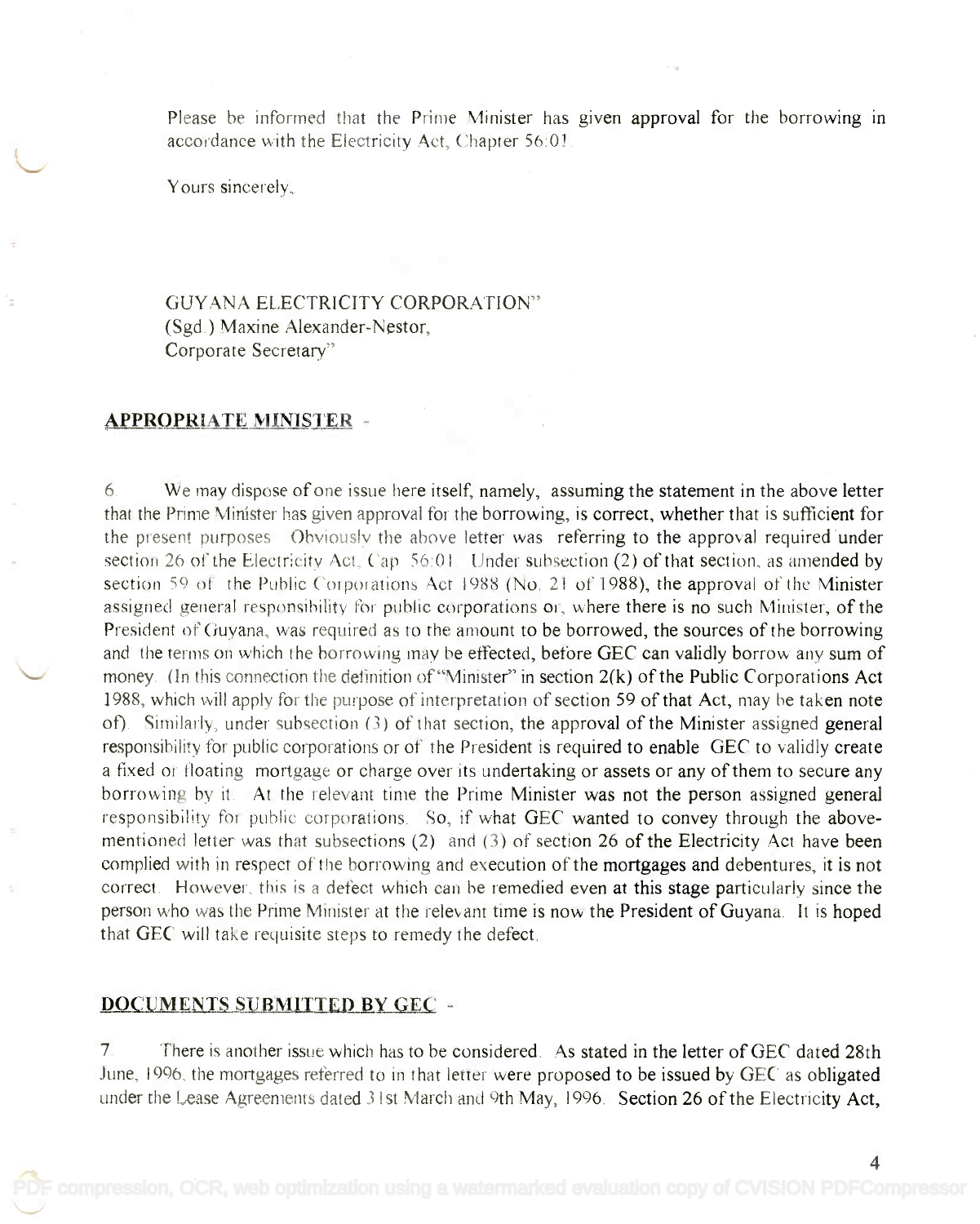Cap. 56:01, contemplates the creation of fixed or floating mortgages or charges over its undertaking Cap 56:01, contemplates the creation of fixed or floating mortgages or charges over its undertaking or assets by GEC only if there was a borrowing by GEC.

8. Another aspect is that though the letter from the GEC, dated 25th October, 1996, stated that along with that letter copies of the debentures and mortgages to be issued to Blue and White Power along with that letter copies of the debentures and mortgages to be issued to Blue and White Power Financing were being submitted., only the copy of a debenture proposed to be issued in respect of the Financing were being submitted., only the copy of a debenture proposed to be issued in respect of the Wartsila Plant at Kingston was enclosed with it. Subsequently, in reply to the request of this Commission, dated 14th November, 1996, GEC forwarded to this Commission along with its letter CommissIon, dated 14th November, 1996, *GEC* forwarded to this Commission along with its letter dated 27th November, 1996, copies of the following fourteen(14) documents: -

- (1) Turnkey Contract dated July 31, 1996 between GEC and Wartsila Diesel
- (2) Lease Agreement dated May 9, 1 996 between GEC and Wartsila Diesel.
- (3) Amendment No. I to the Lease Agreement dated July 31, 1996.
- (4) Assignment Agreement of Lease Agreement dated July 31, 1996.
- (5) Partial Assignment Agreement of Turnkey Contract dated July 31, 1996.
- (6) Guarantee dated July 31, 1996.
- (7) Ground Lease dated August 22, 1996.
- (8) Power Purchase Agreement dated August 22, 1996.
- (9) Agreement dated August 22, 1996.
- ( 10) Government Guarantee dated August 22, 1996.
- (1 1) Letter of Support from the Government of Guyana dated August 22, 1996.
- (12) Operation and Maintenance Agreement with First and Second Amendments.
- ( 13) Repayment Schedule for Garden of Eden Lease.
- (14) Garden of Eden debenture.

The above letter of 27th November, 1996, from the GEC goes on to state further -

"Please note that documents submitted relate to the Kingston project except items "Please note that documents submitted relate to the Kingston project except items  $(12)$ ,  $(13)$  and  $(14)$  above. The documents for the Garden of Eden project are similar except with the appropriate changes." except with the appropriate changes,"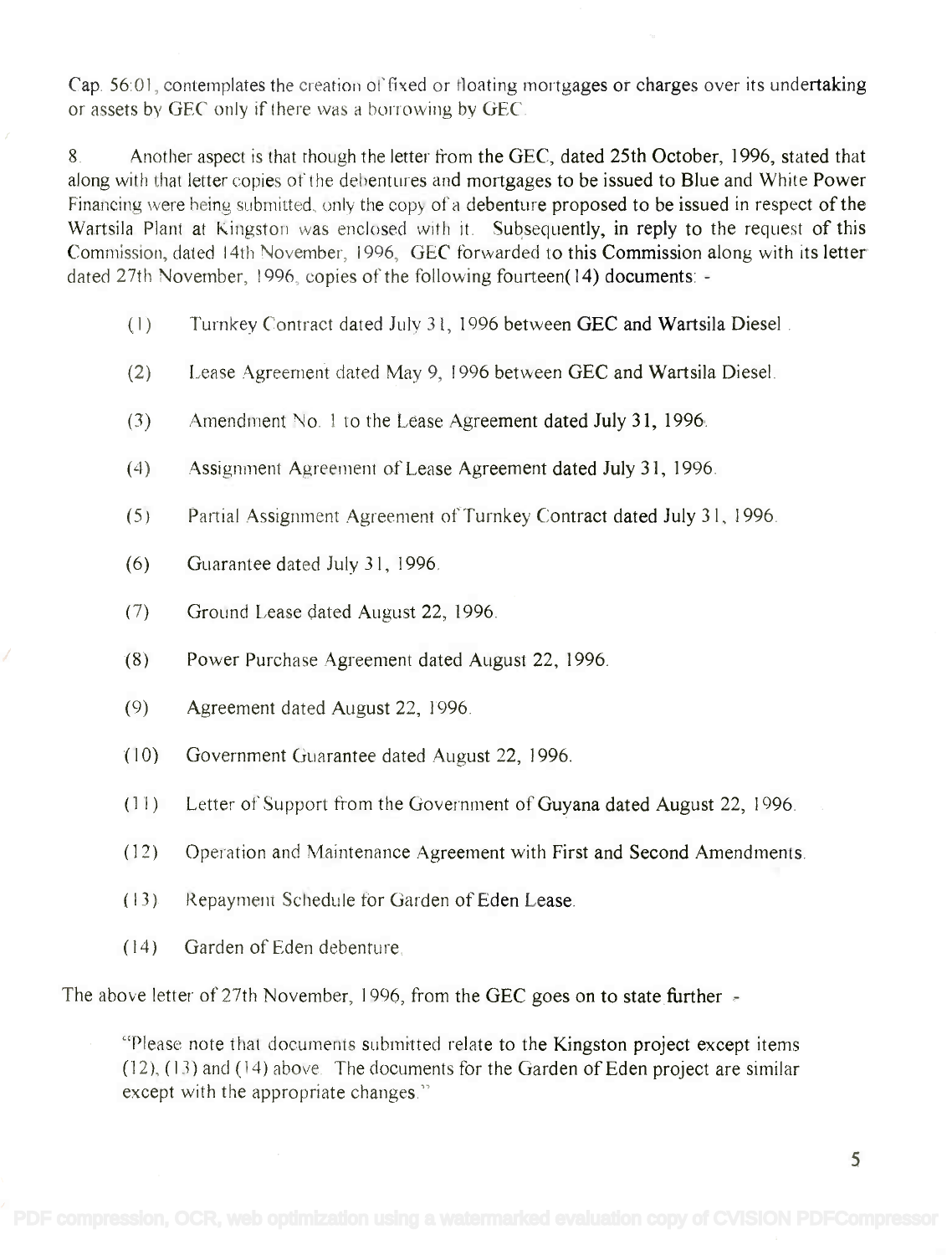It took quite some efforts on the part of this Commission to receive from GEC copies of the documents relating to the Garden of Eden project relating to the Second 1 IMW Wartsila plant. documents relating to the Garden of Eden project relating to the Second IlMW Wartsila plant.

9. GEC's letter of 27th November, 1996, referred to above, also stated -

"With regard to the debenture the capital sums were overstated and "With regard to the debenture the capital sums were overstated and should now read US\$9,260,000. and US\$13,870,000 for Garden of should now read US\$9,260,000. and US\$] 3,870,000 for Garden of Eden and Kingston respectively. The parties are also reviewing certain clauses in the debenture, particularly clauses 4 and 5 - where certain clauses in the debenture, particularly clauses 4 and 5 - where contrary to the agreement between the parties, a floating charge is contrary to the agreement between the parties, a floating charge is created on all of the Corporation's properties which are not subject to created on all of the Corporation's properties which are not subject to the fixed charge. Items 10 and 45 have been deleted from the Schedule A to the Debenture." Schedule A to the Debenture."

The amounts mentioned in the earlier version of the debentures were U.S.\$10,929,000.00 and The amounts mentioned in the earlier version of the debentures were U.S.\$10,929,000.00 and U.S. \$14,070,000.00 respectively. U.S.\$] 4,070,000.00 respectively

10. On the 22nd November, 1996, this Commission wrote to GEC requesting it to furnish to this Commission a copy of any Legal Opinion in respect of the mortgages and debentures proposed to be issued by GEC, whether obtained from the Attorney General's Chambers or GEC's Legal Advisors The same request was repeated in a notice issued by this Commission to GEC on 29th Advisors The same request was repeated in a notice issued by this Commission to *GEC* on 29th November, 1996. We never received a copy of the legal opinion, if any, received by GEC in respect of the above documents, nor have we been told, in spite of repeated questioning at the public hearings, as to who provided legal advice to GEC in respect of the issue of the above documents. It may be pointed out here that the total amount proposed to be covered by the two sets of It may be pointed out here that the total amount proposed to be covered by the two sets of documents is about US\$23M. documents is about US\$23M.

11. Superseding the drafts of the mortgages and debentures which GEC had earlier submitted for approval, on 31st December. 1996, GEC submitted to this Commission a new set of documents. These are - These are -

- (i) A First Mortgage in respect of the transaction relating to the Second 11 MW Wartsila Plant (i) A First Mortgage in respect of the transaction relating to the Second 11 MW Wartsila Plant at the Garden of Eden; at the Garden of Eden;
- (ii) A debenture in respect of the above transaction;
- (iii) A First Mortgage in respect of the transaction relating to the 22MW Wartsila plant at (iii) A First Mortgage in respect of the transaction relating to the 22MW Wartsila plant at Kingston; Kingston;
- (iv) A Second Mortgage in regard to the above transaction; and
- (v) A debenture in respect of the transaction relating to the above plant.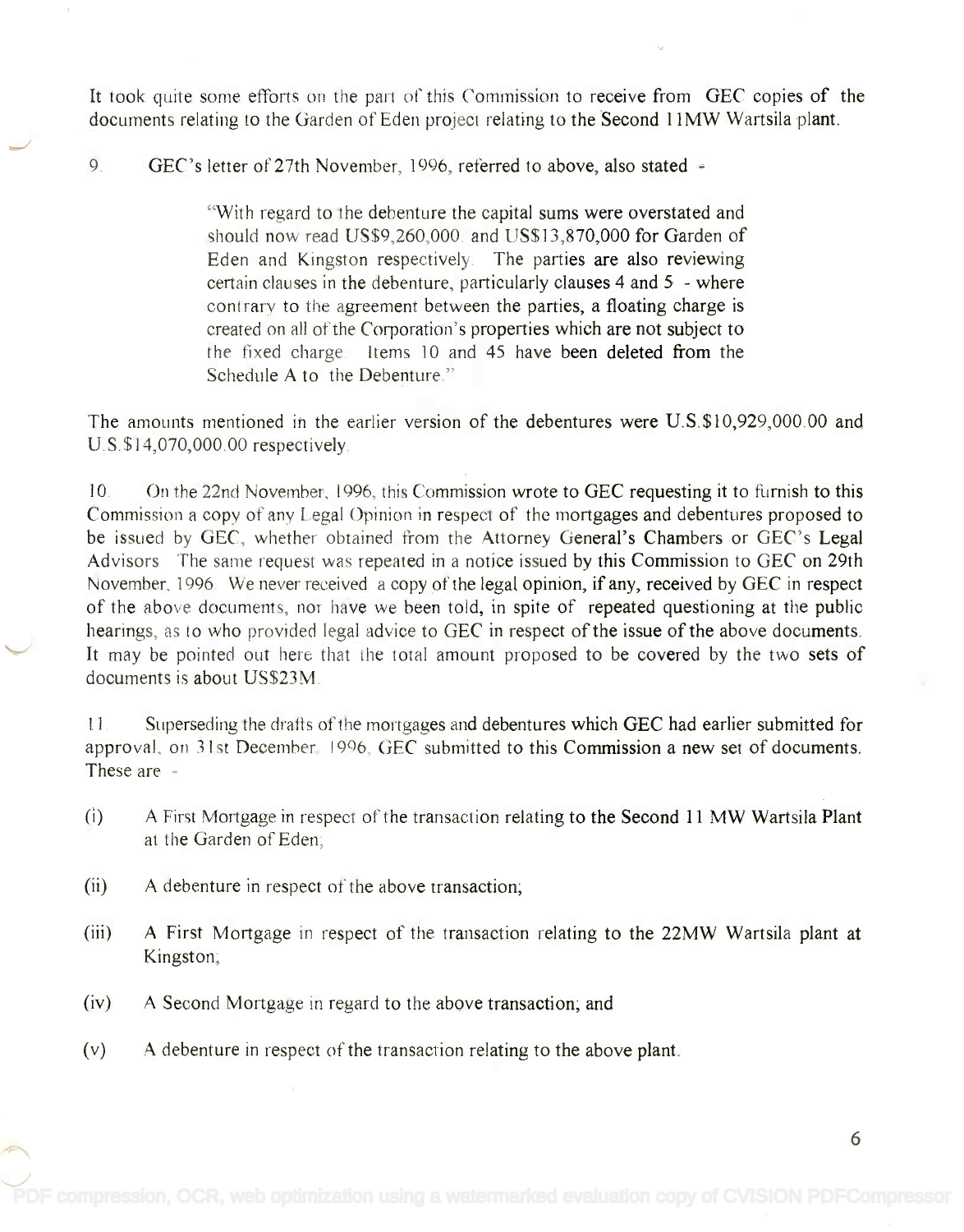We are proceeding on the basis that the final versions of the mortgages and debentures, for the issue We are proceeding on the basis that the final versions of the mortgages and debentures, for the issue of which GEC is seeking approval, are the above-mentioned documents. of which GEC is seeking approval., are the above-mentioned documents.

12. We have to consider the following matters before deciding whether or not approval is to be 12. We have to consider the following matters before deciding whether or not approval is to be granted for the issue of the above documents. granted for the issue of the above documents.

- (i) Whether there is justification for the execution of the documents referred to in the (i) Whether there isjustification for the execution of the documents referred to in the previous paragraph; previous paragraph;
- (ii) Whether the provisions in the Electricity Act, Cap. 56:01, in relation to the execution (ii) Whether the provisions in the Electricity Act, Cap. 56:01, in relation to the execution of the above documents have been complied with; of the above documents have been complied with;
- (iii) Whether there is justification for the execution of both mortgages and debentures in respect of the same amounts and same properties; respect of the same amounts and same properties;
- (iv) If the security documents are required to be executed, what should be the amounts, (iv) If the security documents are required to be executed, what should be the amounts, the rate of interest and other terms and conditions. the rate of interest and other terms and conditions.

The Commission heard these matters at the public hearings on 9th and 18th December, 1996, and 9th January, 30th January, 13th February, 20th October, and 18th November, 1997. A considerable 9th January, 30th January, 13th February, 20th October, and 18th November, 1997. A considerable amount of irrelevant evidence was produced at the hearings by GEC and, consequently, the concerned public had to be given an opportunity to make their submissions in regard to the same. One such matter was the appropriateness of choosing the Wartsila Plant in preference to other offers. One such matter was the appropriateness of choosing the Wartsila Plant in preference to other offers. Since the rates charged by GEC are outside the purview of this Commission we do not propose to Since the rates charged by GEC are outside the purview of this Commission we do not propose to go into the question whether from the point of view of cost the Wartsila deal should have been preferred to other offers. No question as to safety or environmental protection was raised at the public hearings in regard to these Wartsila Plants. We, therefore, propose to confine this decision to public hearings in regard to these Wartsila Plants. We, therefore, propose to confine this decision to relevant matters in issue, namely, matters enumerated above. The pause between March and September this year, in regard to the hearing of these matters was because we thought that since September this year, in regard to the hearing of these matters was because we thought that since negotiations for structural changes and capitalisation of GEC were going on we should await the negotiations for structural changes and capitalisation of GEC were going on we should await the outcome of those negotiations However, since GEC pressed for an early decision, we resumed the hearings last October and completed the same this month. hearings last October and completed the same this month

13. Meanwhile, there were changes in two of the members of the Commission. We, therefore, enquired from GEC whether they would like to have a de novo hearing or whether they would agree to the re-constituted Commission proceeding on the basis of evidence already on record. GEC agreed to the re-constituted Commission proceeding on the basis of evidence already on record. GEC agreed to the latter course and we have proceeded accordingly. to the latter course and we have proceeded accordingly.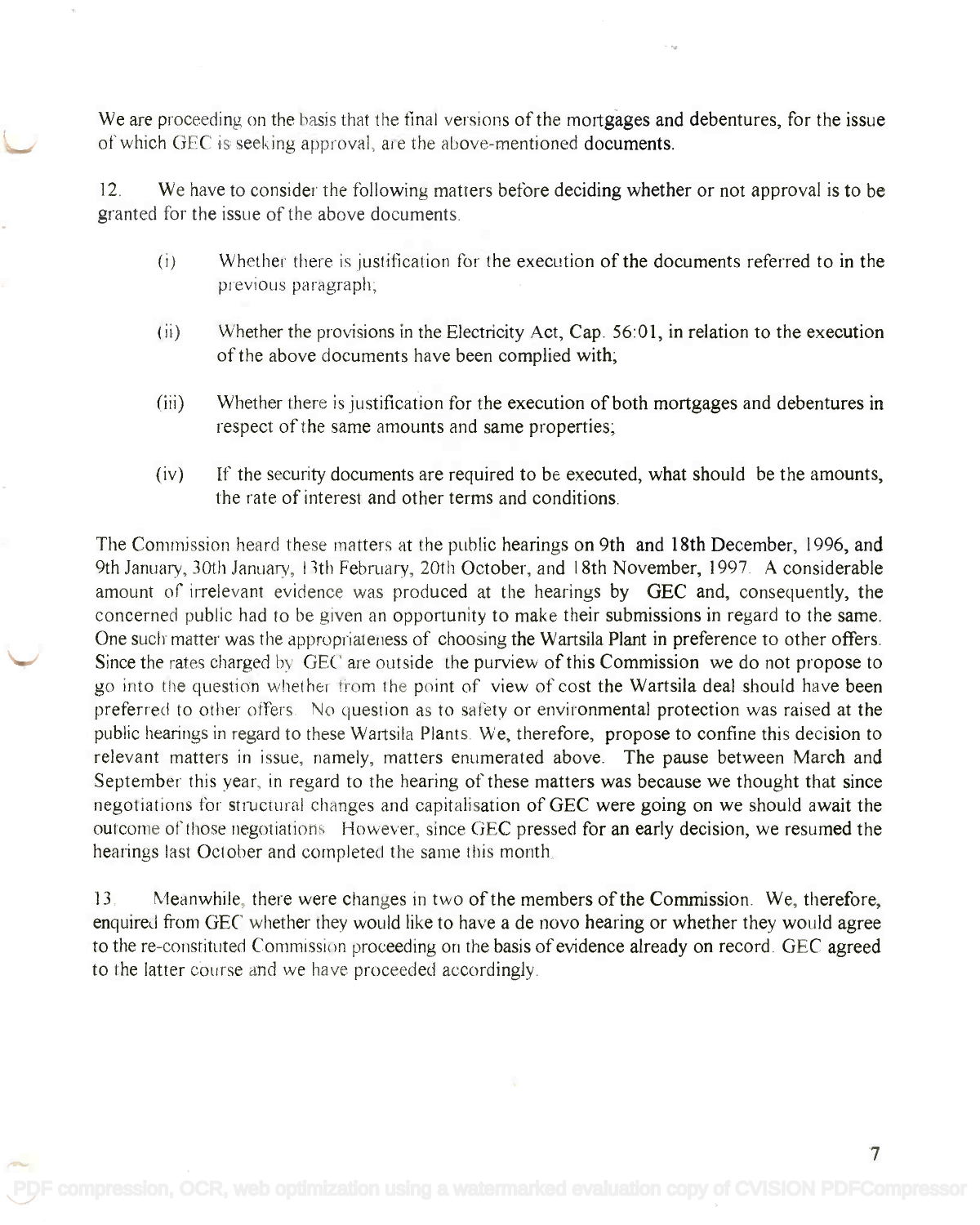#### TURNKEY CONTRACTS -

14. We will take up first the two Turnkey Contracts, one dated 4th August, 1995, in respect of 14. We will take up first the two Turnkey Contracts, one dated 4th August, 1995, in respect of the second 11M W. Wartsila Plant at the Garden of Eden and the other dated 31st July, 1996, in respect of the 22M.W. Wartsila Plant at Kingston.

15. The Turnkey Contract in respect of the Garden of Eden Plant is executed by Wartsila Diesel, ] 5. The Turnkey Contract in respect of the Garden of Eden Plant is executed by Wartsila Diesel, Inc. of Annapolis, Maryland, U.S.A. and GEC. Under the Turnkey Contract Wartsila Diesel, Inc. undertook to construct a 11 M.W. heavy fuel diesel power project at the Garden of Eden Station and undertook to constmct a IIM.W. heavy fuel diesel power project at the Garden of Eden Station and to provide the materials and supplies, technical, professional and construction personnel and to provide the materials and supplies, technical, professional and construction personnel and supervision, tools and equipment and the services required. On the completion of the execution of supervision, tools and equipment and the services required. On the completion of the execution of the contract, ownership of the facility was to have vested in  ${\rm GEC}$  .

16. Under the above mentioned Turnkey Contract GEC had to pay U.S.\$11,060,000 to Wartsila 16. Under the above mentioned Turnkey Contract GEC had to pay U.S.\$II,060,OOO to Wartsila Diesel, Inc. The Turnkey Contract specifically states that a third party financing institution is to be identified, who would be responsible for financing the facility. Para. 2.1(d) of the Turnkey Contract identified, who would be responsible for financing the facility. Para. 2.1(d) of the Turnkey Contract obliges GEC to obtain sufficient financing for the facility with the assistance of Wartsila Diesel, Inc. and to co-operate in the performance of all the activities necessary for such financing as outlined in and to co-operate in the performance of all the activities necessary for such financing as outlined in Exhibit F to the Turnkey Contract. Exhibit F to the Turnkey Contract reads as follows -

### "GENERAL. DESCRIPTION OF ANTICIPATED FINANCING STRUCTURE

\*GEC will establish a special purpose subsidiary Guyana Power Company ("GPC") for the specific \*GEC will establish a special purpose subsidiary Guyana Power Company ("GPC") for the specific purpose of operating the 22MW with. GEC will assign this EPC contract to GPC, with appropriate purpose of operating the 22MW with. GEC will assign this EPC contract to GPC, with appropriate modifications, which will not affect the material terms of the transaction, to reflect the change in modifications, which will not affect the material terms of the transaction, to reflect the change in parties GEC will transfer its existing (first 11MWe) WD-supplied generation assets to GPC, together with the lease of the parcel of land and easements necessary for the existing and new facilities and any portions of the Facility which have already been constructed at the time of financial facilities and any portions of the Facility which have already been constructed at the time of financial closing. GPC shall not conduct any business except as described in this Exhibit. closing. GPC shall not conduct any business except as described in this Exhibit.

\*For the account of GPC, Financing Entity will make progress payments to Contractor as called for under Article VI of this Agreement. under Article VI of this Agreement.

\*GPC will enter into an finance lease agreement with the Financing Entity. Payments by GPC under \*GPC will enter into an finance lease agreement with the Financing Entity. Payments by GPC under the financing lease will be at a level calculated to cover interest and principal amortization on the the financing lease will be at a level calculated to cover interest and principal amortization on the funds advanced by Financing Entity (including funded reserves), financing costs, and ancillary costs such as political risk insurance. CPC understands and accepts that it may be required to fund as further security a reserve to cover lease payments to Financing Entity. When all financing payment have been made, the lease will terminate and the GPC will have unencumbered title to the Facility. This finance lease may be pre-paid at any time, subject to the terms and conditions of the lease This finance lease may be pre-paid at any time, subject to the terms and conditions of the lease agreement. agreement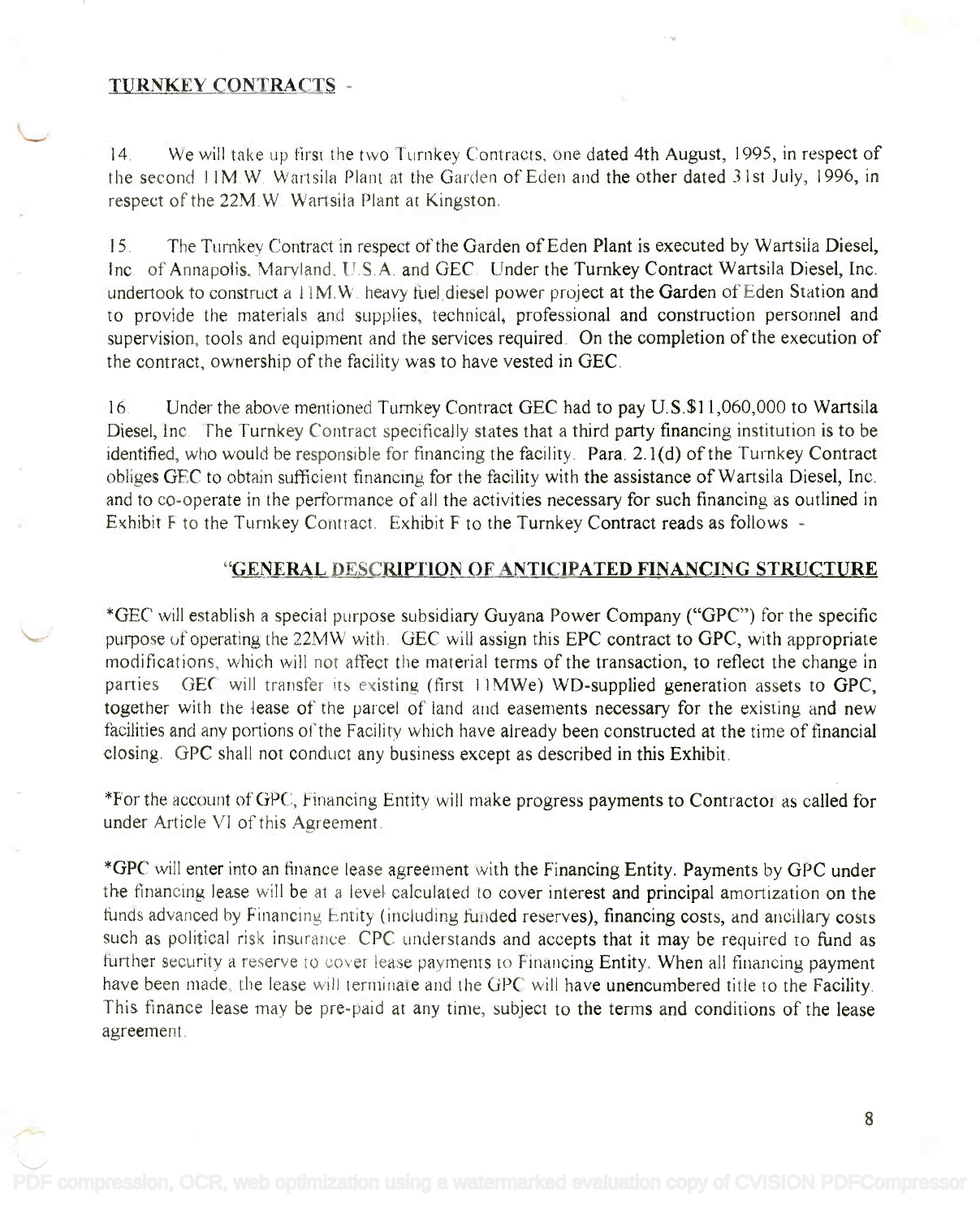\*GPC will enter into all other agreements necessary to assure the continuous operation of the Facility \*GPC will enter into all other agreements necessary to assure the continuous operation of the Facility over the term of the financing, including an operations and maintenance agreement with Dempoco and a fuel supply agreement with a reliable and creditworthy fuel supplier. and a fuel supply agreement with a reliable and creditworthy fuel supplier.

\*All such agreements and other GPC assets (including the existing WD generation equipment) will \*All such agreements and other GPC assets (including the existing WD generation equipment) will be assigned as security to a trust for the benefit of Financing Entity. As further security, GEC will agree that while the financing is outstanding, it will not transfer or further encumber any of its interest in GPC. Any sale of GPC on its assets will require the repayment of the full balance outstanding in GPc. Any sale of GPC on its assets will require the repayment of the full balance outstanding under the lease agreement. under the lease agreement.

\*As security against default under the lease, GPC will enter into a power purchase agreement, \*As security against default under the lease, GPC will enter into a power purchase agreement, acceptable to the Financing Entity to provide 22 MW of power to GEC, using the existing generation acceptable to the Financing Entity to provide 22 MWof power to GEC, using the existing generation plant and the new Facility. The performance by GEC of its obligations under the contingent power plant and the new Facility, The performance by GEC of its obligations under the contingent power purchase agreement will be guaranteed by the Government of Guyana, such guarantee to be purchase agreement will be guaranteed by the Government of Guyana, such guarantee to be supported by security as the parties may agree upon. (In lieu of this, the Government of Guyana will supported by security as the parties may agree upon. (In lieu of this, the Government of Guyana will agree to guarantee the payment of the outstanding lease balance either through (i) a lump-sum agree to guarantee the payment of the outstanding lease balance either through (i) a lump-sum prepayment, or; (ii) a continuation of the payments remaining of the lease). The power purchase prepayment, or; (ii) a continuation of the payments remaining of the lease). The power purchase agreement will transfer to Financing Entity upon a default by GPC under the finance lease and all payments under the power purchase agreement will be made by GEC directly to the Financing Entity. To assure Financing Entity of adequate cash flow to make lease payments and continue Facility operations, GEC as power purchaser will commit to an amount equivalent to cover the payment due under the lease and O&M agreements. The term of the power purchase agreement will be at least under the lease and O&M agreements. The term of the power purchase agreement will be at least equal to the term of the financing. equal to the term of the financing.

 $^*$ The documents will provide GEC and GPC with notice of alleged defaults and a reasonable period to cure defaults pursuant to any of the various alternatives available to GEC and GPC prior to the to cure defaults pursuant to any of the various alternatives available to GEC and GPC prior to the exercise of remedies by the Financing Entity. Upon an uncured default, GEC/GPC will have the opportunity to (i) have the Government of Guyana prepay the amounts owned to the Financing Entity and to take title to all collateral, including the old and new generation equipment, or (ii) have the remaining payments due under the lease guaranteed by the Government of Guyana. If GEC/GPC does not exercise this right, the Financing Entity shall exercise all it rights under the lease agreement." not exercise this right, the Financing Entity shall exercise all it rights under the lease agreement."

17. GEC did not establish a subsidiary as contemplated by the terms of the aforesaid Exhibit F.

18. In fact Hon'ble Samuel Hinds, then Prime Minister, in his evidence before the Commission 18. In fact Hon 'ble Samuel Hinds, then Prime Minister, in his evidence before the Commission stated that the two Turnkey Contracts were not acted upon. The following extracts are from the transcript of the public hearings of this Commission on 9th January, 1997 -

"Chairman: Was it that when the Turnkey Contracts were entered into the Government thought they would be able to finance the deal from its Government thought they would be able to finance the deal from its own funds or from other financing?

Mr Hinds. I think that we felt that other financing may have been available, may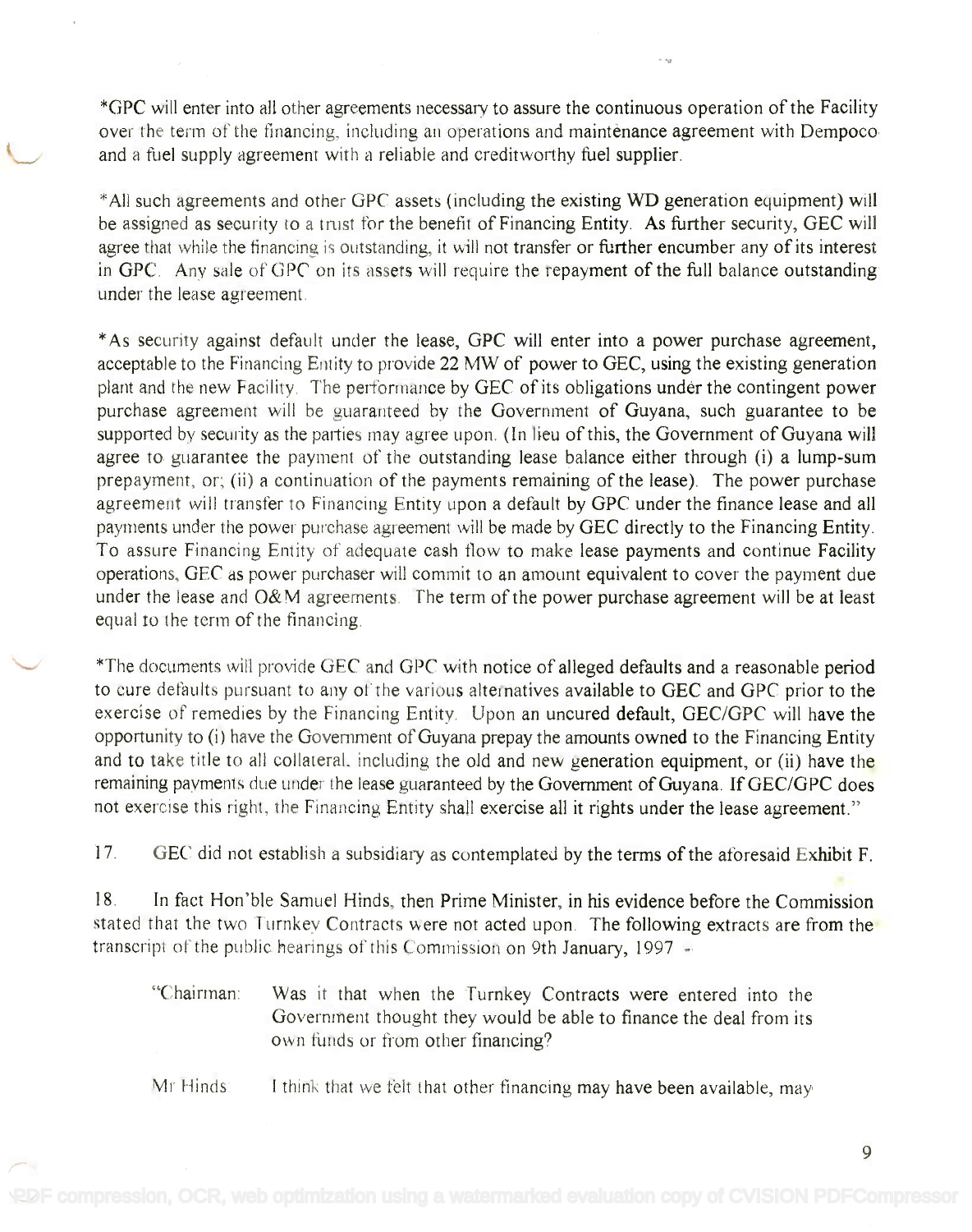have been arranged.

- Chairman: So it was converted into a lease because the other financing was not So it was converted into a lease because the other financing was not coming.
- Mr Hinds: I would answer yes to that, but with these details may be I I would answer yes to that, but with these details may be I could have someone else, may be Mr Ronald Ally speak more could have someone else, may be Mr Ronald Ally speak more accurately and in more detail. But I would say yes, we accurately and in more detail. But I would say yes, we expected initially that financing would have been arranged - a expected initially that financing would have been arranged - a bank or insurance company, and we did look both locally and bank or insurance company, and we did look both locally and off-shore, would have come forward and provided the off-shore, would have come forward and provided the financing."

19. The General Manager of GEC, Mr Rabindranauth Singh, in his presentation at the public 19. The General Manager of GEC, Mr Rabindranauth Singh, in his presentation at the public hearing on 9th January, 1997, confirmed that the lease arrangements were entered into consequent hearing on 9th January, 1997, confirmed that the lease arrangements were entered into consequent on the failure to find financing for the construction of the two plants. on the failure to find financing for the construction of the two plants.

20. The following from the transcript of the public hearing on 18th December, 1996, when Mr 20. The following from the transcript of the public hearing on 18th December, 1996, when Mr Raymond Gaskin, who was the Chairman of the GEC at the time of the signing of the Turnkey Raymond Gaskin, who was the Chairman of the GEC at the time of the signing of the Turnkey Contract relating to the second 11MW Wartsila Plant at Garden of Eden, gave evidence, is also Contract relating to the second 11MW Wartsila Plant at Garden of Eden, gave evidence, is also relevant. The following passage relates to the above-mentioned Turnkey contract -

| "Mr Ganpatsingh: | Was there an initial downpayment of U.S.\$1m?                                                                                                                                                                                       |
|------------------|-------------------------------------------------------------------------------------------------------------------------------------------------------------------------------------------------------------------------------------|
| Mr Gaskin:       | I would not be able to recall all that now.                                                                                                                                                                                         |
| Mr Ganpatsingh:  | The Schedule of Payments indicate that there was  Exhibit 'C'.<br>Do you have it there?                                                                                                                                             |
| Mr Gaskin:       | Yes, I think there was some kind of downpayment of \$1M.                                                                                                                                                                            |
| Mr Ganpatsingh:  | There was an initial downpayment of U.S.\$1M?                                                                                                                                                                                       |
| Mr Gaskin:       | Yes, I think I now recall that part of it.                                                                                                                                                                                          |
| Mr Ganpatsingh:  | And the GEC was mandated to find financing for the balance, along<br>with Wartsila.                                                                                                                                                 |
| Mr Gaskin:       | There was some arrangement to seek financing or some talk about<br>finding financing, and I think that collapsed. The people who were<br>recruited to do that claimed that they could not have found it or<br>something like that." |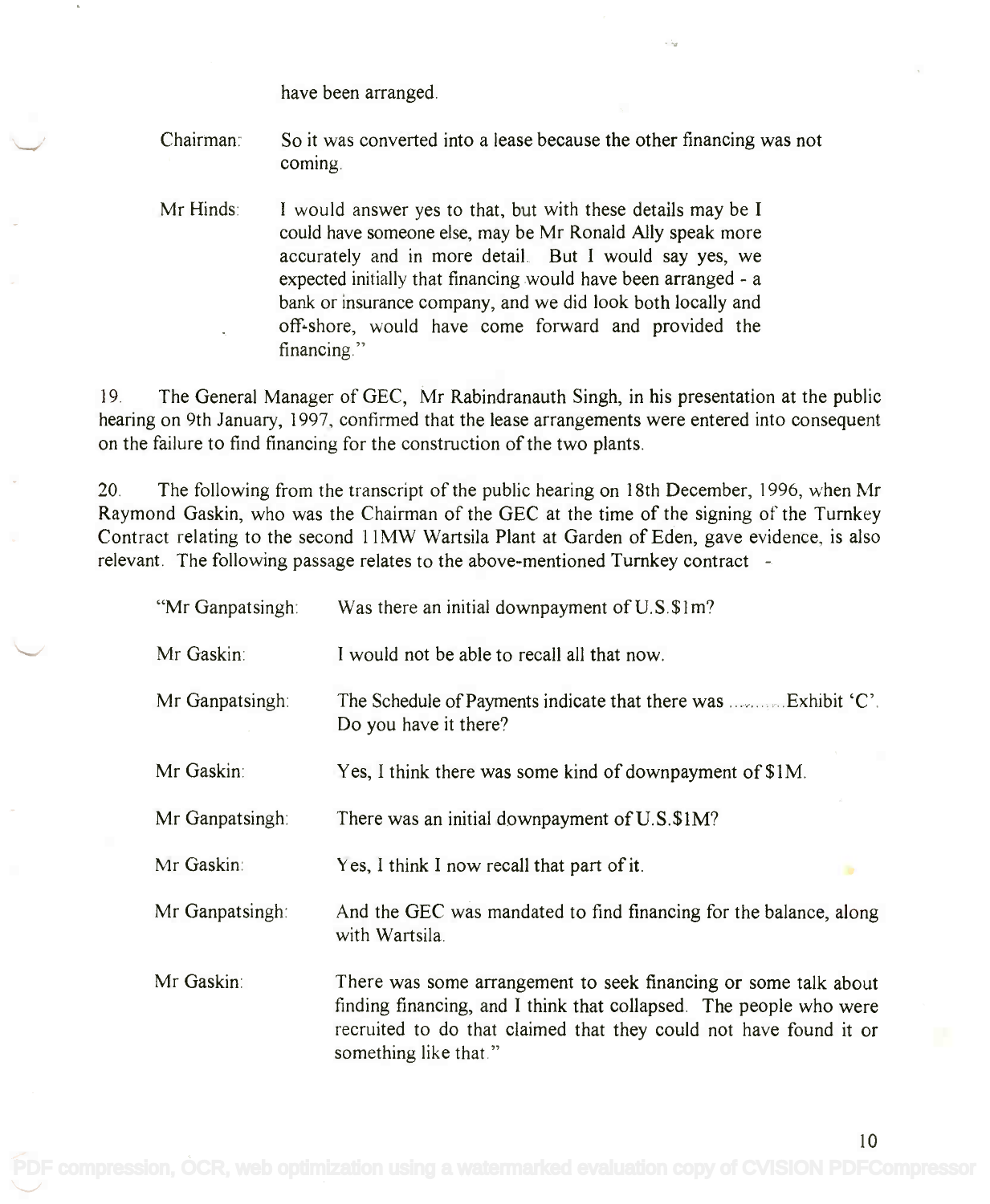21. As regards the Turnkey Contract relating to the 22MW Wartsila Plant at Kingston there are 21. As regards the Turnkey Contract relating to the 22MW Wartsila Plant at Kingston there are some other interesting aspects. The Turnkey Contract was executed on 31st July, 1996, after the some other interesting aspects. The Turnkey Contract was executed on 31 st July, 1996, after the Lease Agreement which was executed on 9th May, 1996. The Lessor is Wartsila Diesel Caribbean, Lease Agreement which was executed on 9th May, 1996. The Lessor is Wartsila Diesel Caribbean, Inc; a corporation incorporated in the Commonwealth of Puerto Rico and the Lease Agreement Inc; a corporation incorporated in the Commonwealth of Puerto Rico and the Lease Agreement states that the Lessee, that is GEC, and the Lessor will enter into a Turnkey Contract. As a matter states that the Lessee, that is GEC, and the Lessor will enter into a Turnkey Contract. As a matter of fact the Turnkey Contract was entered into by GEC with Wartsila Diesel Inc., incorporated under offact the Turnkey Contract was entered into by GEC with Wartsila Diesel Inc., incorporated under the laws of the State of Louisiana, United States of America and having offices at Annapolis in the the laws of the State of Louisiana, United States of America and having offices at Annapolis in the State of Maryland in that country, and not Wartsila Diesel Caribbean, Inc. State of Maryland in that country, and not Wartsila Diesel Caribbean, Inc.

22. Besides, the Lease Agreement dated 9th May, 1996, in regard to the Kingston Wartsila Plant 22. Besides, the Lease Agreement dated 9th May, 1996, in regard to the Kingston Wartsila Plant has a curious provision, which is not contained in the Lease Agreement dated 31st March, 1996, has a curious provision, which is not contained in the Lease Agreement dated 31 st March, 1996, relating to the second Wartsila Plant at Garden of Eden. Para. 2.2(e), which is part of the relating to the second Wartsila Plant at Garden of Eden. Para. 2.2(e), which is part of the Representations and Warranties of Lessor, reads as follows - Representations and Warranties of Lessor, reads as follows -

"(e) in keeping with Lessor's internal policies, no illicit payments have "(e) in keeping with Lessor's internal policies, no illicit payments have been made or will be made by Lessor in connection with this Lease been made or will be made by Lessor in connection with this Lease Agreement." Agreement. "

The addition of this provision could possibly be only because of the requirements under the laws in The addition of this provision could possibly be only because of the requirements under the laws in force in the Commonwealth of Puerto Rico.

23. In any case, the two Turnkey Contracts did not contemplate the execution of any mortgages 23. In any case, the two Turnkey Contracts did not contemplate the execution of any mortgages or debentures by GEC. What was contemplated by Exhibit F attached to the two Turnkey Contracts was that the Guyana Power Company, a newly formed special purpose subsidiary of GEC, would was that the Guyana Power Company, a newly formed special purpose subsidiary of GEC, would enter into a finance lease agreement with a third party Financing Entity.

The above-mentioned Exhibit F further provided -

"When all financing payments have been made, the lease will terminate and GPC will "When all financing payments have been made, the lease will terminate and GPC will have unencumbered title to the Facility. This finance lease may be pre-paid at any have unencumbered title to the Facility. This finance lease may be pre-paid at any time, subject to the terms and conditions of the lease agreement." time, subject to the terms and conditions of the lease agreement."

## LEASE AGREEMENTS -

24. This takes us to the two Lease Agreements. The first Lease Agreement is dated 31st March, 24. This takes us to the two Lease Agreements. The first Lease Agreement is dated 31st March, 1996, and relates to the second 11 MW Wartsila Diesel Plant at Garden of Eden and the Lessor was 1996, and relates to the second 11 MW Wartsila Diesel Plant at Garden of Eden and the Lessor was Wartsila Diesel, Inc located at Maryland, United States of America. The second Lease Agreement Wartsila Diesel, Inc located at Maryland, United States of America. The second Lease Agreement was dated 9th May, 1996 and relates to the 22MW Wartsila Diesel Plant at Kingston and the Lessor was dated 9th May, 1996 and relates to the 22MW Wartsila Diesel Plant at Kingston and the Lessor was Wartsila Diesel Caribbean, Inc. located in the Commonwealth of Puerto Rico. The provisions was Wartsila Diesel Caribbean, Inc. located in the Commonwealth of Puerto Rico. The provisions of both are similar. of both are similar.

25. A series of events had to take place before each of the Lease Agreements became legally

[PDF compression, OCR, web optimization using a watermarked evaluation copy of CVISION PDFCompressor](http://www.cvisiontech.com)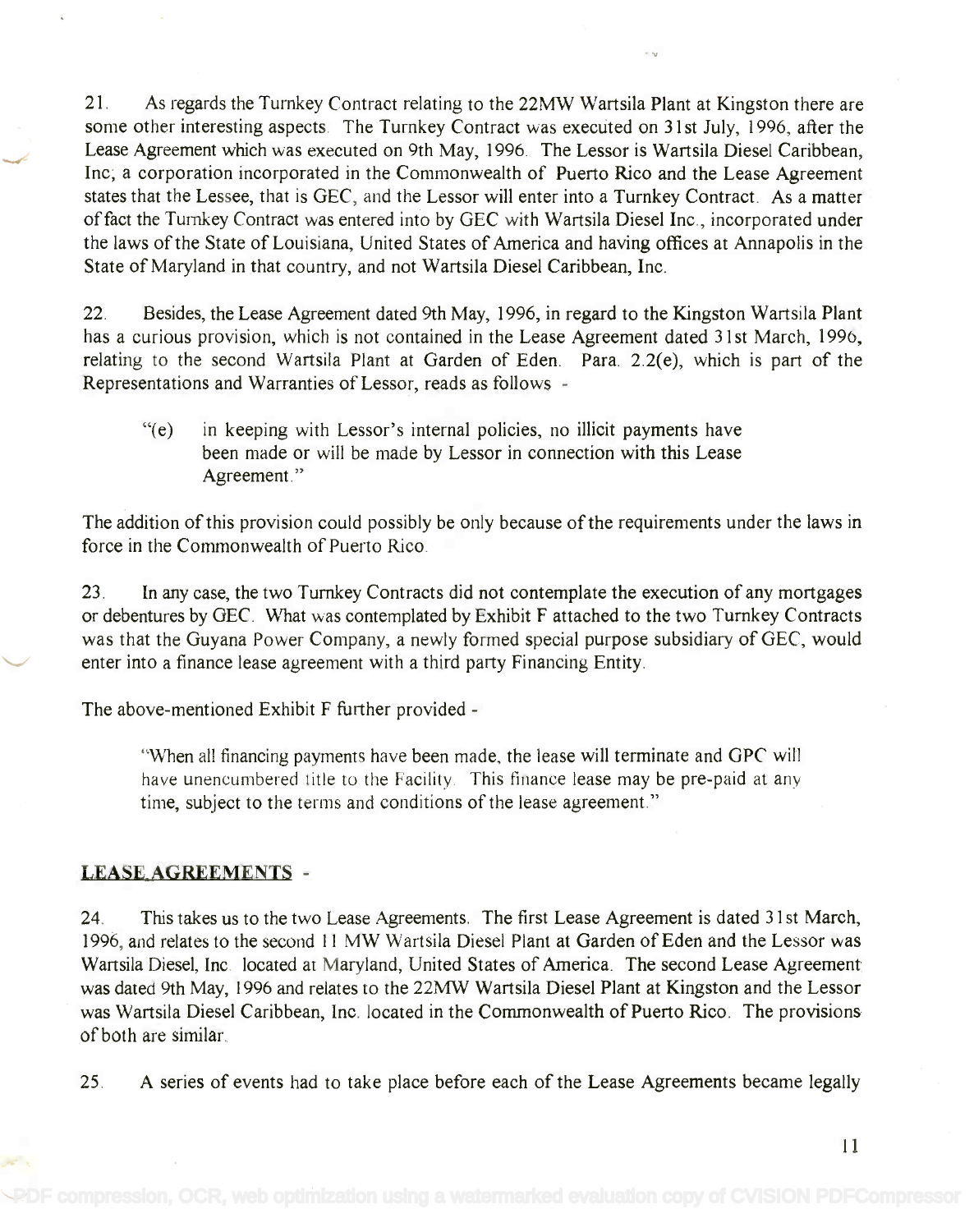binding. (See para. 3.3 of the Lease Agreements). These included -

- (i) GEC should assign the right to purchase the generating plant (Facility) (i) GEC should assign the right to purchase the generating plant (Facility) constructed under the Turnkey Contract to a special purpose project company constructed under the Turnkey Contract to a special purpose project company (Blue and White Power Financing). This has been done. (Blue and White Power Financing). This has been done.
- (ii) The special purpose project company should have purchased the generating plant from (ii) The special purpose project company should have purchased the generating plant from Wartsila Diesel, Inc. or Wartsila Diesel Caribbean, Inc., as the case Wartsila Diesel, Inc. or Wartsila Diesel Caribbean, Inc., as the case may be. What has really happened is that Wartsila Diesel, Inc. and may be. What has really happened is that Wartsila Diesel, Inc. and Wartsila Diesel Caribbean, Inc. have assigned their rights under the Wartsila Diesel Caribbean, Inc. have assigned their rights under the Lease Agreements to Blue and White Power Financing. Lease Agreements to Blue and White Power Financing.
- (iii) In the case of each of the two Lease Agreements, an Operations and Maintenance (iii) In the case of each of the two Lease Agreements, an Operations and Maintenance Agreement should have been executed between GEC and Wartsila Operations, Inc. Agreement should have been executed between GEC and Wartsila Operations, Inc. Instead an Operations and Maintenance Agreement entered into between GEC and Instead an Operations and Maintenance Agreement entered into between GEC and Wartsila Diesel Development Corporation, Inc. on 1st January, 1994, in relation to Wartsila Diesel Development Corporation, Inc. on 1st January, 1994, in relation to the First 11MW Wartsila Plant at Garden of Eden was extended by subsequent amendments to the Second 11MW Wartsila Plant at Garden of Eden and the 22MW amendments to the Second I1MW Wartsila Plant at Garden of Eden and the 22MW Wartsila Plant at Kingston. Wartsila Plant at Kingston.
- (iv) The Government of Guyana had to issue a Letter of Support to Blue and (iv) The Government of Guyana had to issue a Letter of Support to Blue and White Power Financing -This has been done. White Power Financing -This has been done.
- (v) A Power Purchase Agreement was to be executed between Blue and White Power Financing and GEC. This has been done.
- (vi) The Government was to issue a guarantee to Blue and White Power Financing (vi) The Government was to issue a guarantee to Blue and White Power Financing guaranteeing the payment obligations of GEC under each of the guaranteeing the payment obligations of GEC under each of the Power Purchase Agreement. This has been done. Power Purchase Agreement. This has been done.
- (vii) GEC has to take out an irrevocable letter of credit in favour of Blue and White Power Financing for the rent payable under each of the Lease White Power Financing for the rent payable under each of the Lease Agreements for three months and keep it replenished whenever Blue and White Power Financing draws upon it. By Agreements dated 22nd August, White Power Financing draws upon it. By Agreements dated 22nd August, 1996, the above provision was amended to give GEC an option to open an 1996, the above provision was amended to give GEC an option to open an Escrow Account instead of taking out a Letter of Credit. The two Letters of Escrow Account instead of taking out a Letter of Credit. The two Letters of Credit have been executed, as stated by the Chairman of GEC in his Credit have been executed, as stated by the Chairman of GEC in his presentation on 13th February, 1997. presentation on 13th February, 1997.

GEC was further required, at its own expense, to cause property insurance to be carried and GEC was further required, at its own expense, to cause property insurance to be carried and maintained in amount of the full replacement value of the two generating plants, namely, the second maintained in amount of the full replacement value of the two generating plants, namely, the second 11 M.W. Wartsila Diesel Plant at Garden of Eden and the 22MW Wartsila Diesel Plant at Kingston. 11 M.W. Wartsila Diesel Plant at Garden of Eden and the 22MW Wartsila Diesel Plant at Kingston. In addition, GEC was required, at its own expense, to cause general liability insurance, public liability In addition, GEC was required, at its own expense, to cause general liability insurance, public liability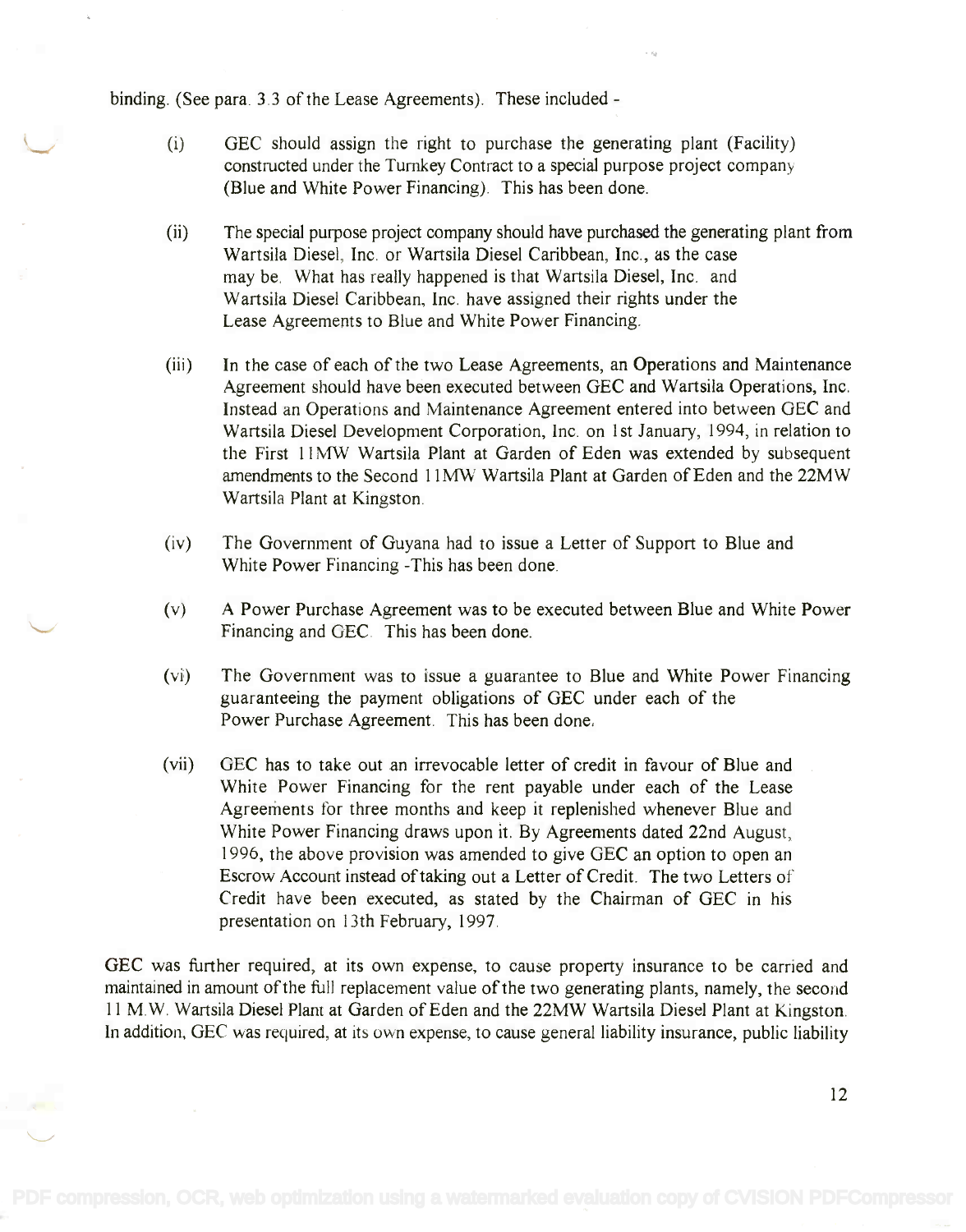insurance and other insurance covering third party liability to be carried and maintained in such insurance and other insurance covering third party liability to be carried and maintained in such amounts as Blue and White Power Financing may reasonably require to be carried and maintained. amounts as Blue and White Power Financing may reasonably require to be carried and maintained. (See para. 7.3 of the Lease Agreements). (See para. 7.3 of the Lease Agreements).

26. The above-mentioned documents protect the interests of Wartsila Diesel, Inc. and Wartsila 26. The above-mentioned documents protect the interests ofWartsila Diesel, Inc. and Wartsila Diesel Caribbean, Inc. (which protection is, consequent on assignment, available to Blue and White Diesel Caribbean, Inc. (which protection is, consequent on assignment, available to Blue and White Power Financing) as follows - Power Financing) as follows -

- (i) The irrevocable letter of credit covers payment of three months' rent (i) The irrevocable letter of credit covers payment of three months' rent at any given time. Whenever there is a draw down of the letter of at any given time. Whenever there is a draw down of the letter of credit, GEC is required to replenish it within 5 days. There is an credit, GEC is required to replenish it within 5 days. There is an amendment to the Lease Agreement authorising the establishment of amendment to the Lease Agreement authorising the establishment of an Escrow Account, instead of the taking out of a Letter of Credit, for an Escrow Account, instead of the taking out of a Letter of Credit, for an amount equal to three months' rent. an amount equal to three months' rent.
- (ii) In the event of any default by GEC of the terms of the Lease (ii) Inthe event of any default by GEC of the terms of the Lease Agreements, Blue and White Power Financing is entitled to terminate Agreements, Blue and White Power Financing is entitled to terminate the Lease Agreements and to take possession, not only the 22MW the Lease Agreements and to take possession, not only the 22MW Diesel Wartsila Plant at Kingston and the Second 11 MW Wartsila Diesel Wartsila Plant at Kingston and the Second 11 MW Wartsila Diesel Plant at Garden of Eden, but also the existing First 11 MW Diesel Plant at Garden of Eden, but also the existing First 11 MW Wartsila Diesel Plant at Garden of Eden presently owned by GEC, and Wartsila Diesel Plant at Garden of Eden presently owned by GEC, and operate the same and sell the electricity generated to GEC or to third operate the same and sell the electricity generated to GEC or to third parties. In the latter case GEC has an obligation to wheel electricity parties. In the latter case GEC has an obligation to wheel electricity output at GEC's cost for the Blue and White Power Financing. output at GEC's cost for the Blue and White Power Financing.
- (iii) The Power Purchase Agreements, entered into between Blue and (iii) The Power Purchase Agreements, entered into between Blue and White Power Financing and GEC, make provisions relating to the White Power Financing and GEC, make provisions relating to the purchase by GEC of electricity from Blue and White Power Financing purchase by GEC of electricity from Blue and White Power Financing when the latter has taken possession of the two 11 MW Wartsila when the latter has taken possession of the two 11 MW Wartsila Diesel Plants at Garden of Eden and the 22 MW Wartsila Diesel Plant at Kingston. at Kingston.
- (iv) By Guarantee Agreements entered into between the Government of (iv) ByGuarantee Agreements entered into between the Government of Guyana and Blue and White Power Financing, the performance of the Guyana and Blue and White Power Financing, the performance of the obligations under the Power Purchase Agreements, including payments, is guaranteed by the Government. payments, is guaranteed by the Government.
- (v) The existing 11MW Wartsila Diesel Plant and the Second 11MW (v) The existing IIMW Wartsila Diesel Plant and the Second IIMW Wart sila Diesel Plant at Garden of Eden and the 22MW Wartsila Wartsila Diesel Plant at Garden of Eden and the 22MW Wartsila Diesel Plant at Kingston are to be operated and maintained by a Diesel Plant at Kingston are to be operated and maintained by a Wartsila Entity under the Operations and Maintenance Agreement. Wartsila Entity under the Operations and Maintenance Agreement.
- (vi) The Letters of Support issued by the Government of Guyana to Blue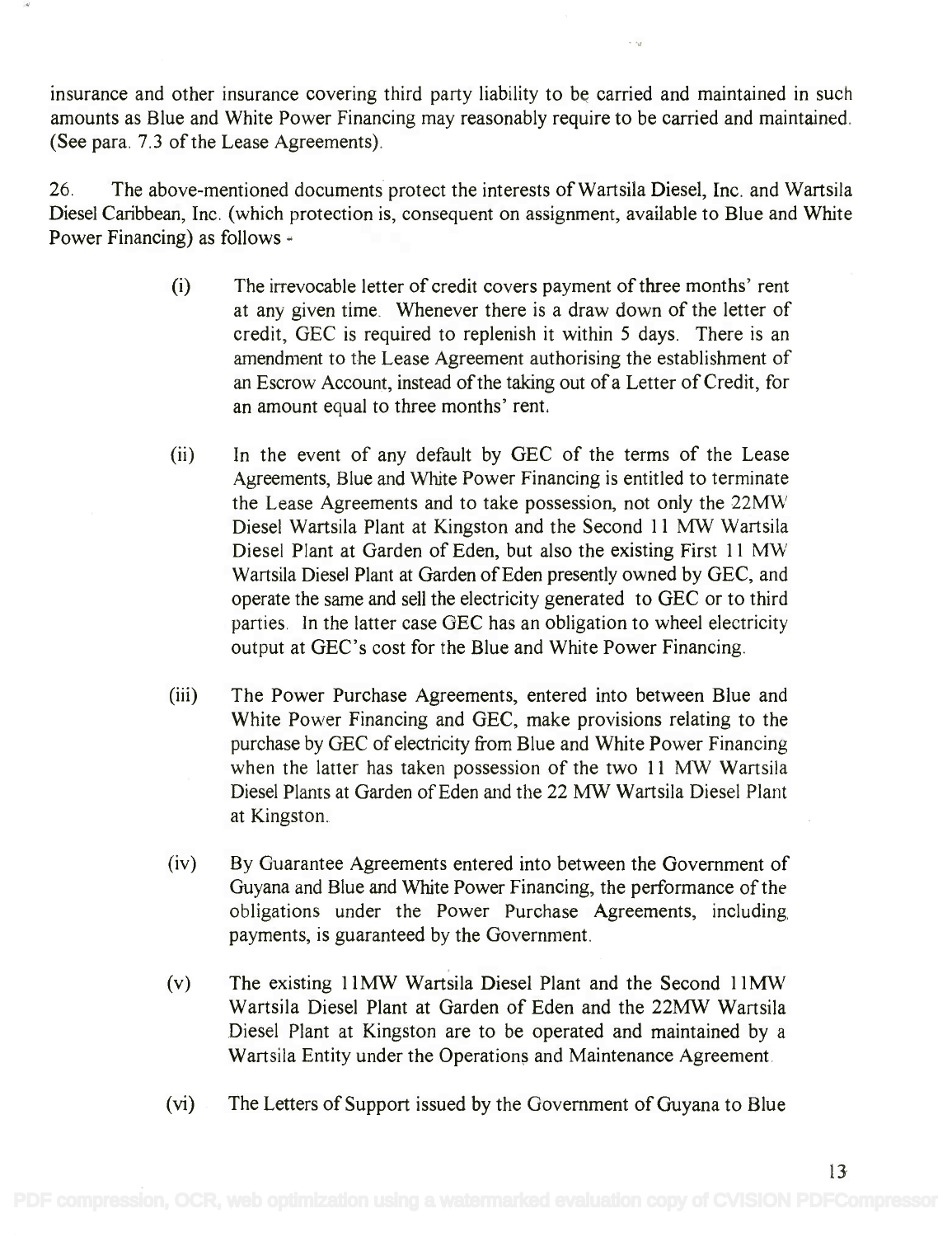and White Power Financing (referred to as 'Company' in that and White Power Financing (referred to as 'Company' in that document) provides wide ranging protection to the interests of that document) provides wide ranging protection to the interests of that Company. We will refer to some of the provisions of the Letter of Company. We will refer to some of the provisions of the Letter of Support, dated 22nd August, 1996, issued in relation to the Garden of Eden Plants, It is issued in consideration of the Company's of Eden Plants. It is issued in consideration of the Company's undertakings in the Lease Agreement in regard to the second 11 MW Wartsila Diesel Plant and the Company entering into the Power Wartsila Diesel Plant and the Company entering into the Power Purchase Agreement. In this Letter of Support the following documents are referred to as 'Operative Documents', namely, the documents are referred to as 'Operative Documents', namely, the Letter of Support, the Lease Agreement, the Power Purchase Letter of Support, the Lease Agreement, the Power Purchase Agreement, the Guarantee, the Turnkey Contract, the Partial Agreement, the Guarantee, the Turnkey Contract, the Partial Assignment Agreement, the Operations and Maintenance Agreement, Assignment Agreement, the Operations and Maintenance Agreement, the Debenture, the Letter of Credit, the Ground Lease and the the Debenture, the Letter of Credit, the Ground Lease and the Mortgage. To quote a part of the Letter of Support Mortgage, To quote a part of the Letter of Support -

- The Government approves and endorses the terms of, will not "1. The Government approves and endorses the terms of. will not hinder the performance of any party of, and will take any action necessary to support the implementation of the action necessary to support the implementation of the Operative Documents. Operative Documents,
- The Government shall not sell or privatize any material 2. The Government shall not sell or privatize any material portion of the assets or functions of GEC without the written portion of the assets or functions of GEC without the written consent of the Company, unless, as a result of such sale or privatization: privatization:
	- (a) there is no material adverse or significant change in the (a) there is no material adverse or significant change in the assets, liabilities, revenues or general financial assets, liabilities, revenues or general financial condition of GEC, and condition of GEC, and
	- (b) other than the Government, each of the consolidated (b) other than the Government, each of the consolidated beneficial holders of over fifty percent (50%) of the shares of GEC or beneficial holders of over fifty percent (50%) of the shares of GEC or who control GEC are Acceptable Holders (as defined hereafter), who control GEC are Acceptable Holders (as defined hereafter),

Acceptable Holders are persons who meet each of the following tests during the term of the Lease Agreement or the PRA: (Power Purchase during the term of the Lease Agreement or the PP A: (Power Purchase Agreement): Agreement):

- A. no Acceptable Holder or any affiliate thereof is in litigation with the Company, Wartsila (or any affiliate of either the Company or Wartsila); and of either the Company or Wartsila); and
- no Acceptable Holder or any affiliate thereof is B. no Acceptable Holder or any affiliate thereof *is* manufacturer of diesel engines or other power manufacturer of diesel engines or other power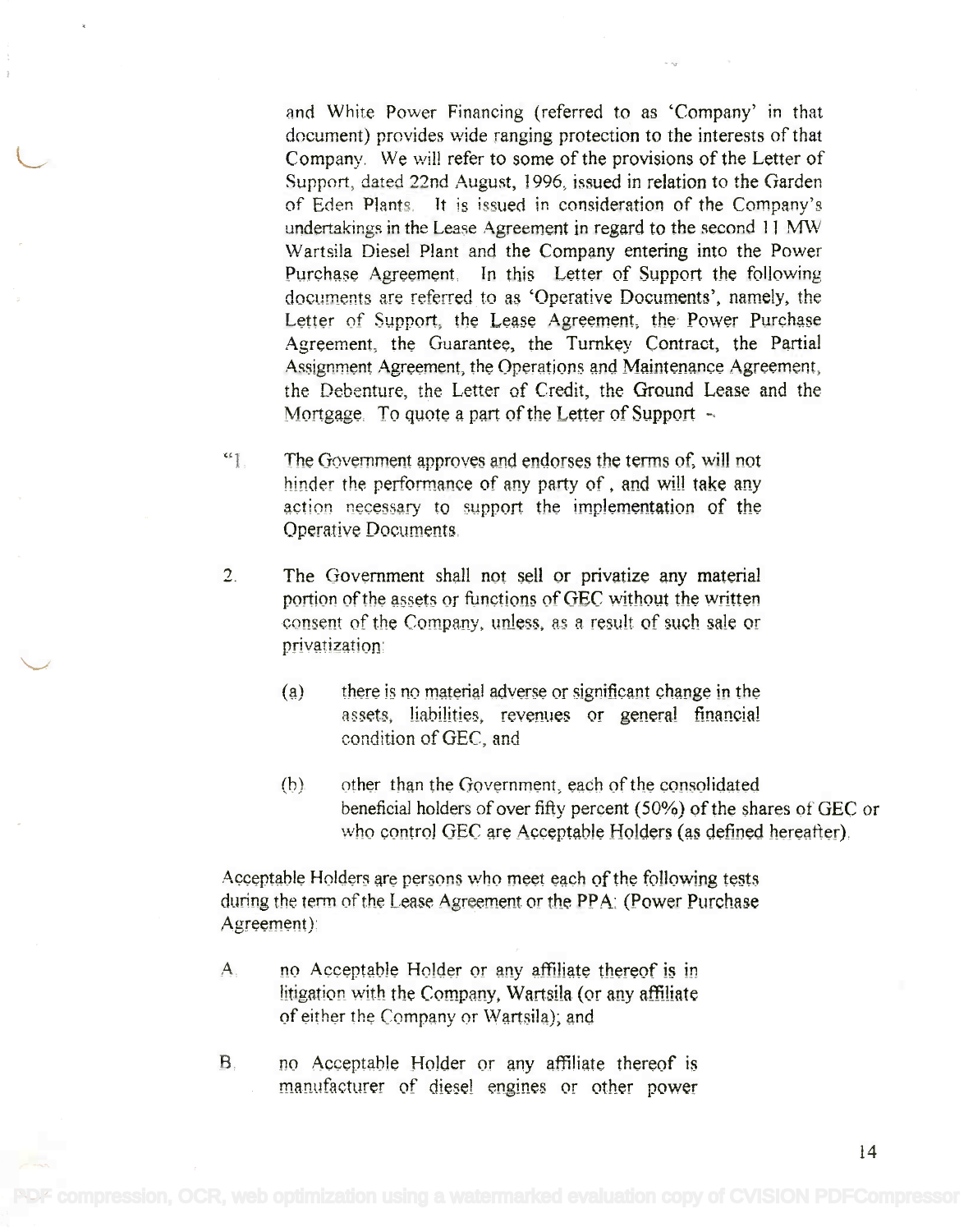generation equipment; and

- C. as demonstrated to the Company by financial C. as demonstrated to the Company by financial statements audited within the previous twelve months statements audited within the previous twelve months in accordance with Generally Accepted International Accounting Principles, each Acceptable Holder has:
- (1) a tangible net worth in excess of fifty million US dollars (US\$50,000,000); and (US\$50,000,000); and
- (2) sales revenues in excess of one hundred million US dollars (2) sales revenues in excess of one hundred million US dollars (1JS\$1 00,000,000). (US\$100,000,000).

In the event of the sale or privatization of any material portion of the assets or functions of GEC, the Government will ensure that: (i) the successor to GEC assumes and fully honors and performs all of GEC's obligations under the Operative Documents, and has the experience and the financial capacity to honor and perform such obligations, and (ii) all of the obligations of the Government under the Operative Documents shall continue in full force and effect." Documents shall continue in full force and effect."

27. It may appear to a prudent person that the above arrangements assure full protection for the interests of the Lessors under the two Lease Agreements. interests of the Lessors under the two Lease Agreements

## UNDERTAKING TO EXECUTE MORTGAGES -

28. However, the two Lease Agreements did not stop at the above arrangements. In addition to the above arrangements, GEC undertook to execute security documents. These, in regard to the second 11 MW Wartsila Diesel Plant at Garden of Eden, were the following -

- (a) a grant to the lessor of a first lien on any and all right, title and interest of (a.) a grant to the lessor of a first lien on any and all right. title and interest of GEC in the Facility that is, the second 11 MW Wartsila Diesel Plant, and in all additions, attachments, accession, and substitutions thereto;
- (b) a grant to the Lessor of (i) a mortgage and pledge constituting a first lien on (b) a grant to the Lessor of (i) a mortgage and pledge constituting a first lien on the Facility Site (that is, the real property where the Facility will he located) the Facility Site (that is, the real property where the Facility will he located) (ii) a mortgage and pledge constituting a first lien on the Existing Station, that is, the first 11 MW Wartsila Diesel Plant at Garden of Eden, including a lease or right of use of the land on which the Existing Station is located, (iii) an or right of use of the land on which the Existing Station is located, (iii) an assignment of all insurance policies relating to the Facility and the Existing assignment of all insurance policies relating'to the Facility and the Existing Station; and (iv) an assignment of all material agreements related to the Facility and Existing Station; Facjlity and Existing Station;
- (c) execution and delivery of such additional documents, including financing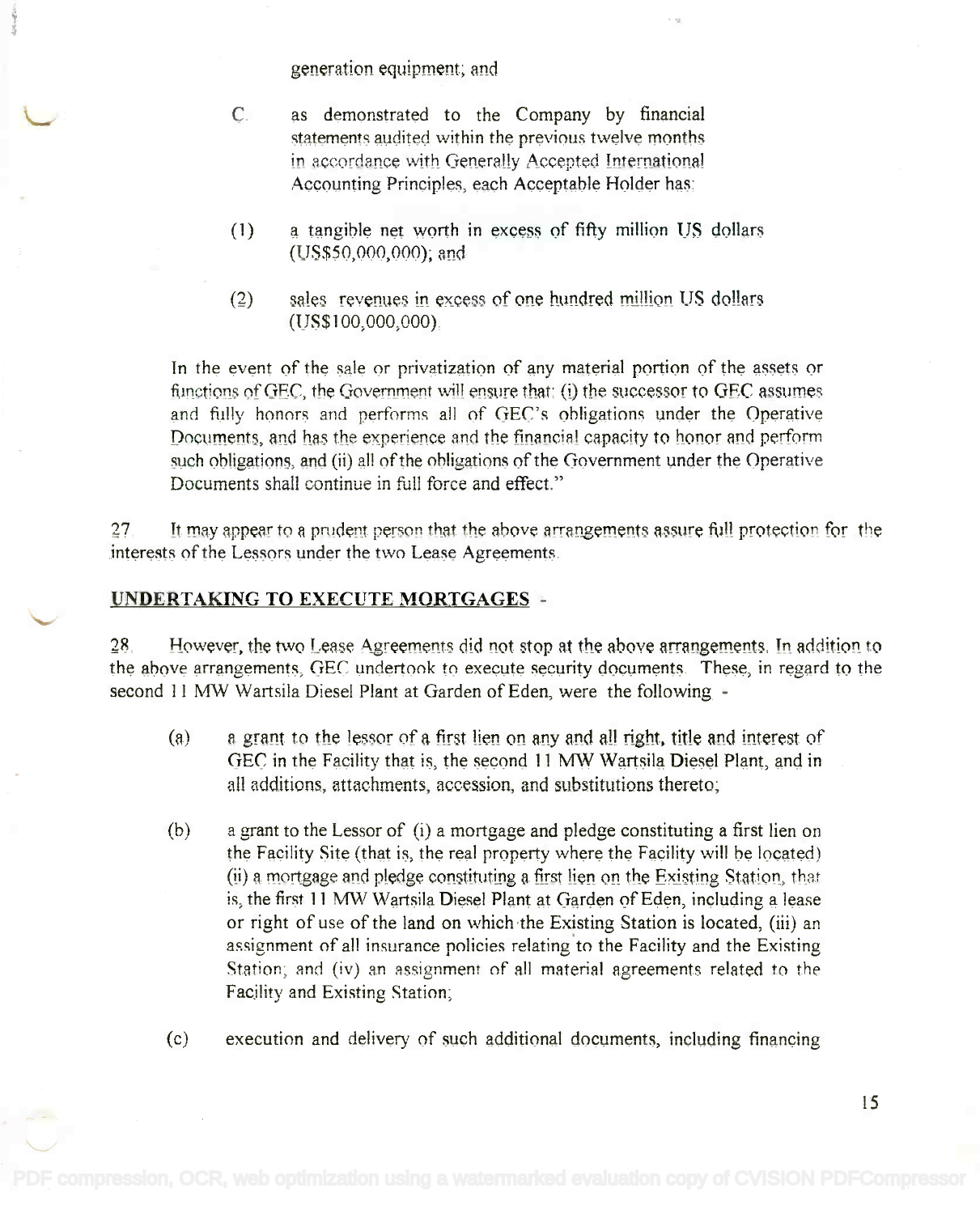statements, certificates of title, affidavits, notices and similar instruments, in statements, certificates of title, affidavits, notices and similar instmments, in form satisfactory to Lessor, necessary or appropriate to perfect and maintain fonn satisfactory to Lessor, necessary or appropriate to perfect and maintain such security interests and assignments. such security interests and assignments

In regard to the 22MW Wartsila Diesel Plant at Kingston the security documents which GEC undertook under the Lease Agreement to execute were -

- (a) a grant by GEC to the Lessor of a first lien on any and all rights, title and (a) a grant by GEC to the Lessor of a first lien on any and all rights, title and interest of GEC in the Facility, that is the 22 MW Wartsila Diesel Plant at Kingston, and in all additions, attachments, accession, and substitutions thereto; thereto;
- (b) a grant to the Lessor of  $(i)$  a mortgage and pledge constituting a first lien on the Facility site, (that is the real property where the Facility will be located), the Facility site, (that is the real property where the Facility will be located), including a lease or right of use of the Facility Site; (ii) a mortgage and pledge constituting a second lien on the Existing Stations, that is, the two 11 MW Wartsila Diesel plants at Garden of Eden, and on the site of the Existing Wartsila Diesel plants at Garden of Eden. and on the site of the Existing Stations, including a lease or right of use of the land on which the Existing Stations, including a lease or right of use of the land on which the Existing Stations are located; (iii) a mortgage and pledge constituting a first lien on Stations are located; (iii) a mortgage and pledge constituting a first lien on GEC's property consisting of land and buildings thereon, located at 40 Main Street, Georgetown, (iv) a mortgage and pledge constituting a first lien on GEC's property consisting of land and buildings thereon, located at 257-259 Middle Street, Georgetown; (v) an assignment of all insurance policies Middle Street. Georgetown; (v) an assignment of aU insurance policies relating to the Facility and the Existing Stations; and (vi) an assignment of all material agreements related to the Facility and the Existing Stations; materia! agreements related to the Facility and the Existing Stations;
- (c) such additional documents, including financing statements, certificates of title, (c) such additional documents, including financing statements, certificates of title, affidavits, notices and similar instruments, in form satisfactory to Lessor, necessary or appropriate to perfect and maintain such security interests and necessary or appropriate to perfect and maintain such security interests and assignments. assignments.

In the case of both Lease Agreements the execution of additional security documents referred to in this paragraph are stated to he undertaken by GEC for securing its obligations to the Lessor under this paragraph are stated to be undertaken by GEC for securing its obligations to the Lessor under the Lease Agreements. the Lease Agreements.

29. Though the two Lease Agreements provide only for the execution of mortgages and pledges 29. Though the two Lease Agreements provide only for the execution of mortgages and pledges (three in number), the two Letters of Support, both dated 22nd August, 1996, issued to Blue and (three in number), the two Letters of Support, both dated 22nd August, 1996, issued to Blue and White Power Financing by the Ministry of Finance refer to an undertaking by GEC to execute a Debenture in each of those cases in addition to the mortgages. The Debentures are required to cover items of property covered by the mortgages. There is discrepancy, between the Lease Agreements and the Letters of Support in regard to the property to be secured also. The Letter of Support in and the Letters of Support in regard to the property to be secured also. The Letter of Support in regard to the Garden of Eden Plant states that the property to he secured by the Mortgage, as well regard to the Garden of Eden Plant states that the property to he secured hy the Mortgage, as well as the Debenture, shall be the sites of the second 11 MW Wartsila Diesel Plant and the first 11 MW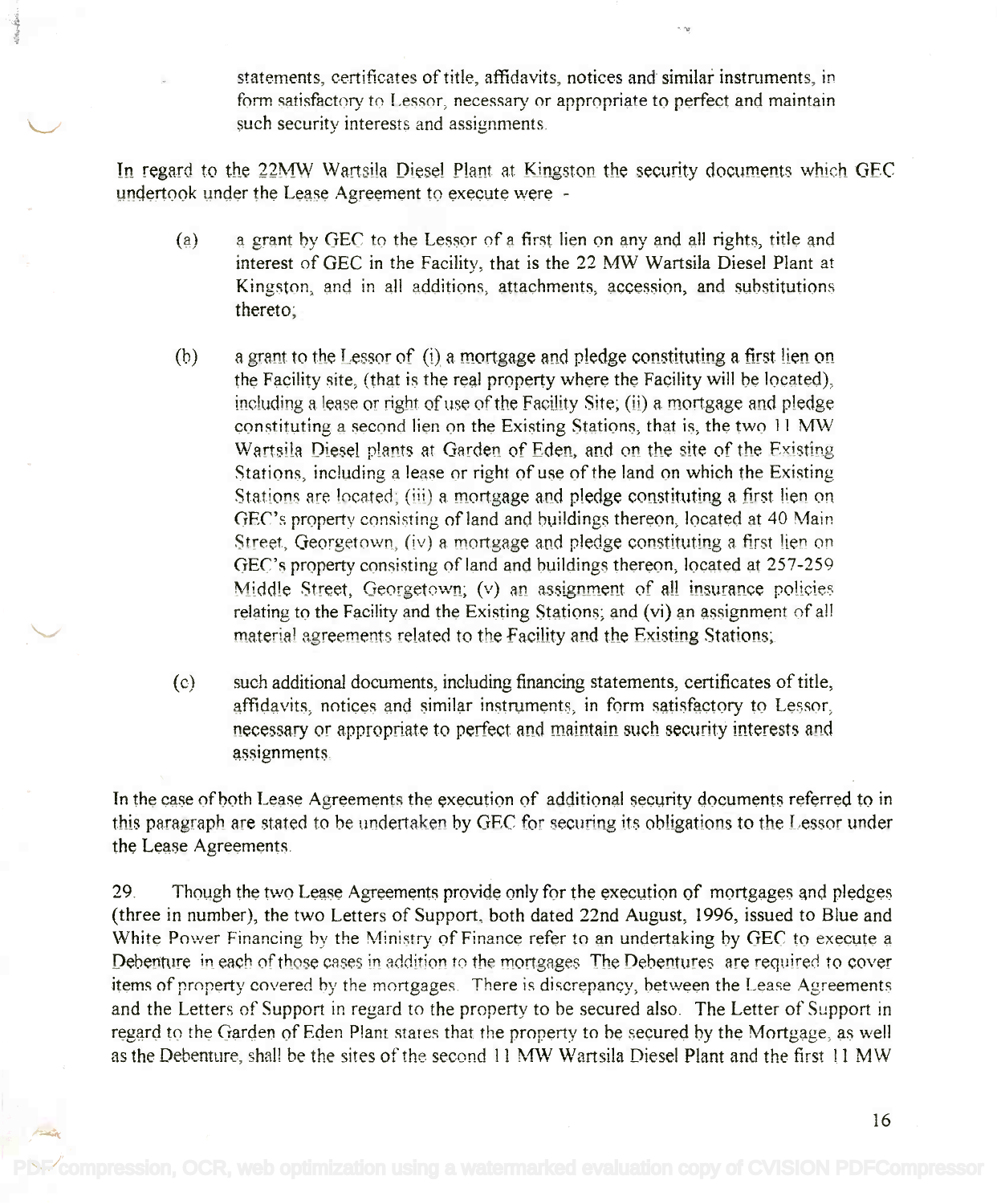Wartsila Diesel Plant, including GEC's improvements to them, while the mortgage and pledge, which Wartsila Diesel Plant, including GEC's improvements to them, while the mortgage and pledge, which GEC agreed to execute under para. 10, 1(b) of the Lease Agreement applicable to the Second Wartsila Plant at Garden of Eden was required to charge, in addition to the sites of the two 11MW Wartsila Plant at Garden of Eden was required to charge, in addition to the sites of the two IlMW Plants, also the First 11MW Plant.

30. The Letter of Support in regard to the 22MW Wartsila Diesel Plant at Kingston refers to the, 30. The Letter of Support in regard to the 22MW Wartsila Diesel Plant at Kingston refers to the, execution both of a Mortgage and Debenture charging the site of that plant, including GEC 's interest execution both ofa Mortgage and Debenture charging the site of that plant, including GEC 's interest in any improvements to it, and the two Garden of Eden electricity generating facilities, including in any improvements to it, and the two Garden of Eden electricity generating facilities, including GEC's interest in any improvements to them. GEC's interest in any improvements to them.

31. Neither of the Letters of Support refers to any undertaking by GEC to mortgage the land and 3 1. Neither of the Letters of Support refers to any undertaking by GEC to mortgage the land and buildings located at 40 Main Street, and 257-259 Middle Street, Georgetown, though the Lease buildings located at 40 Main Street, and 257-259 Middle Street, Georgetown, though the Lease Agreement relating to the Kingston Wartsila Diesel Plant requires these items of property to be Agreement relating to the Kingston Wartsila Diesel Plant requires these items of property to be mortgaged mortgaged.

32. Mr Rabindranauth Singh, General Manager of GEC, stated in his presentation at the public 32. Mr Rabindranauth Singh, General Manager of GEC, stated in his presentation at the public hearing on 20th October, 1997, as follows - hearing on 20th October, 1997, as follows -

"So in essence the total liability, as it were, lease liability of the GEC to Wartsila "So in essence the total liability, as it were, lease liability of the GEC to Wartsila Diesel was at that time in the order of U.S.\$22 million, of which the GEC was requesting the PUC to approve the issue of mortgages and debentures for the existing 1 I MW Power Station, the GEC's rights in the (new) 11MW Station as well as the 11MW Power Station, the GEC's rights in the (new) IIMW Station as well as the 22MW Station. These rights initially were a down payment of about 1.5 million for 22MW Station. These rights initially were a down payment of about 1.5 million for the Garden of Eden Power Station and a down payment of \$3.5 million for the the Garden of Eden Power Station and a down payment of \$3.5 million for the Kingston Power Station. Kingston Power Station.

In addition, both the land, or the portion of the land, sorry, where the Garden of Eden Power Station is located, that was part of the mortgage as well as the portion Eden Power Station is located, that was part of the mortgage as well as the portion of the land where the Kingston Power Station was constructed. of the land where the Kingston Power Station was constructed.

The total value of these assets as per balance sheet was in the order of about \$15 The total value of these assets as per balance sheet was in the order of about \$15 million " million"

Mr Rabindranauth Singh did not mention anything about the inclusion in the mortgage, relating to Mr Rabindranauth Singh did not mention anything about the inclusion in the mortgage, relating to the Kingston Wartsila Plant, of the items of property at Main Street and Middle Street, Georgetown. the Kingston Wartsila Plant, of the items of property at Main Street and Middle Street, Georgetown.

33. The above-mentioned portion in Mr Rabindranauth Singh's statement is not consistent with 33. The above-mentioned portion in Mr Rabindranauth Singh's statement is not consistent with the final version of the Mortgages presented by GEC to this Commission on 31st December, 1996. The Mortgage relating to the Kingston Wartsila Plant seeks to charge, in addition to other items of The Mortgage relating to the Kingston Wartsila Plant seeks to charge, in addition to other items of property, also the property at Lot 40 Main Street and Lots 257 to 259 in South Cummingsburg, property, also the property at Lot 40 Main Street and Lots 257 to 259 in South Cummingsburg, (Middle Street), Georgetown. (Middle Street), Georgetown.

### DEBENTURES -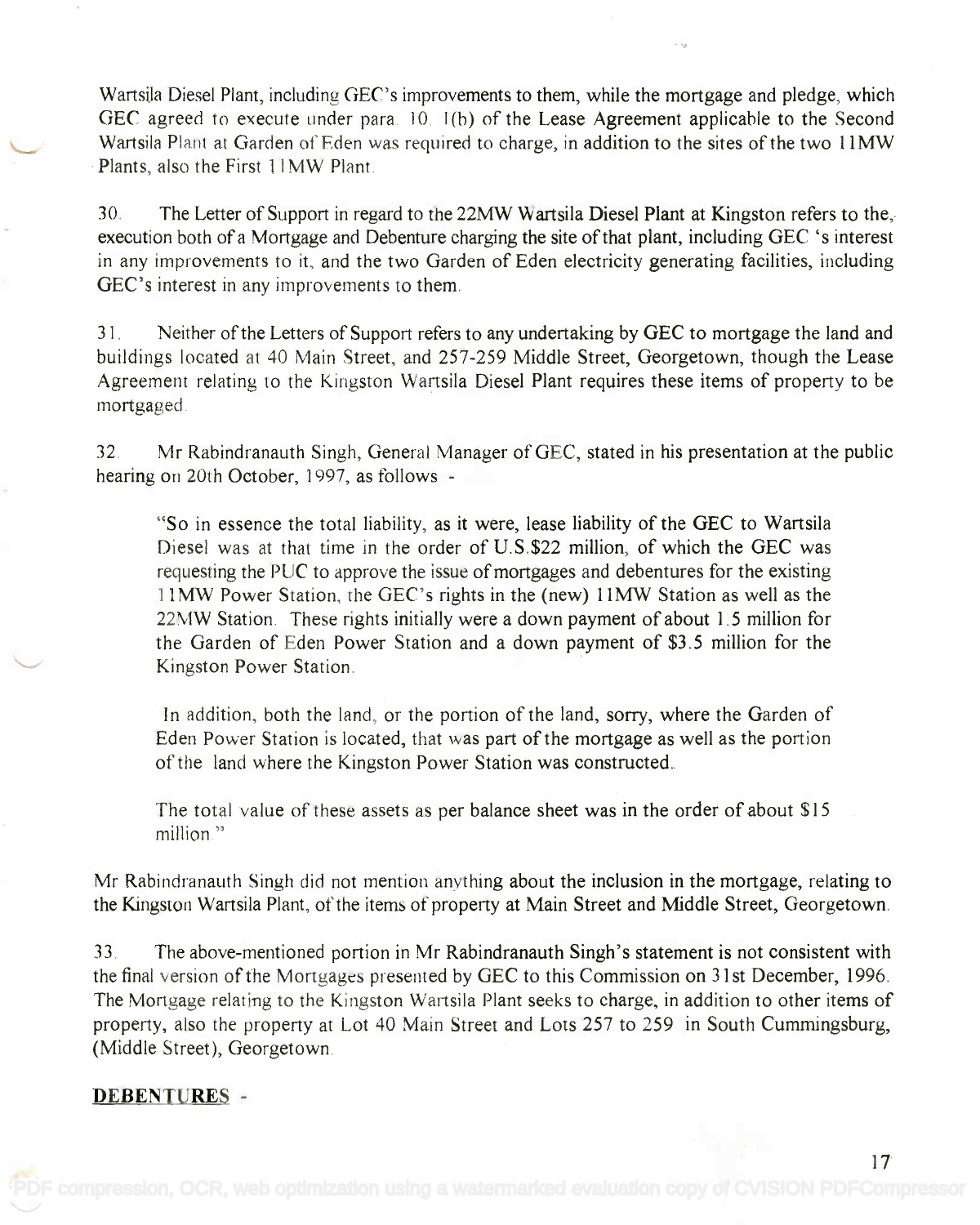34. We will deal here with the question of the issue of the Debentures. After a careful 34. We will deal here with the question of the issue of the Debentures. After a careful consideration of all the aspects we are of the view that we will not be justified in granting approval for the issue of the two Debentures. Issue of the Debentures is not a requirement under the two for the issue of the two Debentures. Issue of the Debentures is not a requirement under the two Lease Agreements and there are other adequate safeguards for the performance by GEC of its Lease Agreements and there are other adequate safeguards for the performance by GEC of its obligations under those Agreements. Secondly, under section 25(1) of the Electricity Act, Cap. 56:01, Debentures can be issued by GEC only for borrowing money, and with the approval of the Minister assigned general responsibility for public corporations. Such approval has not been obtained by GEC in the present case. in the present case.

35. In this connection it may be pointed out that even where GEC secures a borrowing by a 35. In this connection it may be pointed out that even where GEC secures a borrowing by a mortgage or charge, the terms of the mortgage or charge may empower the mortgagee or chargee mortgage or charge, the terms of the mortgage or charge may empower the mortgagee or chargee to appoint a receiver of the whole or any part of the property mortgaged or charged and empower to appoint a receiver of the whole or any part of the property mortgaged or charged and empower the mortgagee or chargee and any receiver appointed by him to take possession of and sell all or any the mortgagee or chargee and any receiver appointed by him to take possession of and sell all or any of the property mortgaged or charged and to carry on the undertaking and business of GEC and to exercise and enjoy all or any of the powers, rights, privileges, franchises and exemptions exercisable exercise and enjoy all or any of the powers, rights, privileges, franchises and exemptions exercisable or enjoyed by GEC. (See section 26(3) of the Electricity Act, Cap. 56:01). The mortgage documents submitted for the approval of this Commission, however, do not seek to confer on the mortgagee all submitted for the approval of this Commission, however, do not seek to confer on the mortgagee all of the above powers. of the above powers.

#### APPROVAL FOR MORTGAGES -

36. The remaining question is whether approval should be given for the execution of the three 36. The remaining question is whether approval should be given for the execution of the three mortgages GEC proposes to execute in favor of Blue and White Power Financing - one in relation to the lease transaction in respect of the second 11 MW Wartsila Diesel Plant at Garden of Eden and two in relation to the lease transaction in respect of the 22MW Wartsila Diesel Plant at Kingston, two in relation to the lease transaction in respect of the 22MW Wartsila Diesel Plant at Kingston, particularly having regard to the various other arrangements, referred to earlier made to secure the particularly having regard to the various other arrangements, referred to earlier made to secure the interests of the Lessor under the two Lease Agreements. We find it difficult to understand why the interests of the Lessor under the two Lease Agreements. We find it difficult to understand why the management and legal advisers of GEC found it incumbent to execute these documents, which in the view of this Commission should not have been necessary. view of this Commission should not have been necessary.

37. However, we have to take into account public interest. We would not like to do anything to 37. However, we have to take into account public interest. We would not like to do anything to disrupt the supply of power to the people of Guyana, including the manufacturing and business disrupt the supply of power to the people of Guyana, including the manufacturing and business entities. entities.

38. Referring to the critical power generation situation when the transactions relating to the two 38. Referring to the critical power generation situation when the transactions relating to the two Wartsila Plants were agreed to, Mr Rabindranauth Singh, GEC's General Manager, stated in his Wartsila Plants were agreed to, Mr Rabindranauth Singh, GEC's General Manager, stated in his deposition before this Commission on 9th January, 1997, as follows - deposition before this Commission on 9th January, 1997, as follows -

"To begin with, I think that it is no secret that the GEC's generating facilities had "To begin with, I think that it is no secret that the GEC's generating facilities had been coming to the end of their life and a decision had to be made on securing been coming to the end of their life and a decision had to be made on securing additional generation. In our submission to the PUC since October, 1995, we did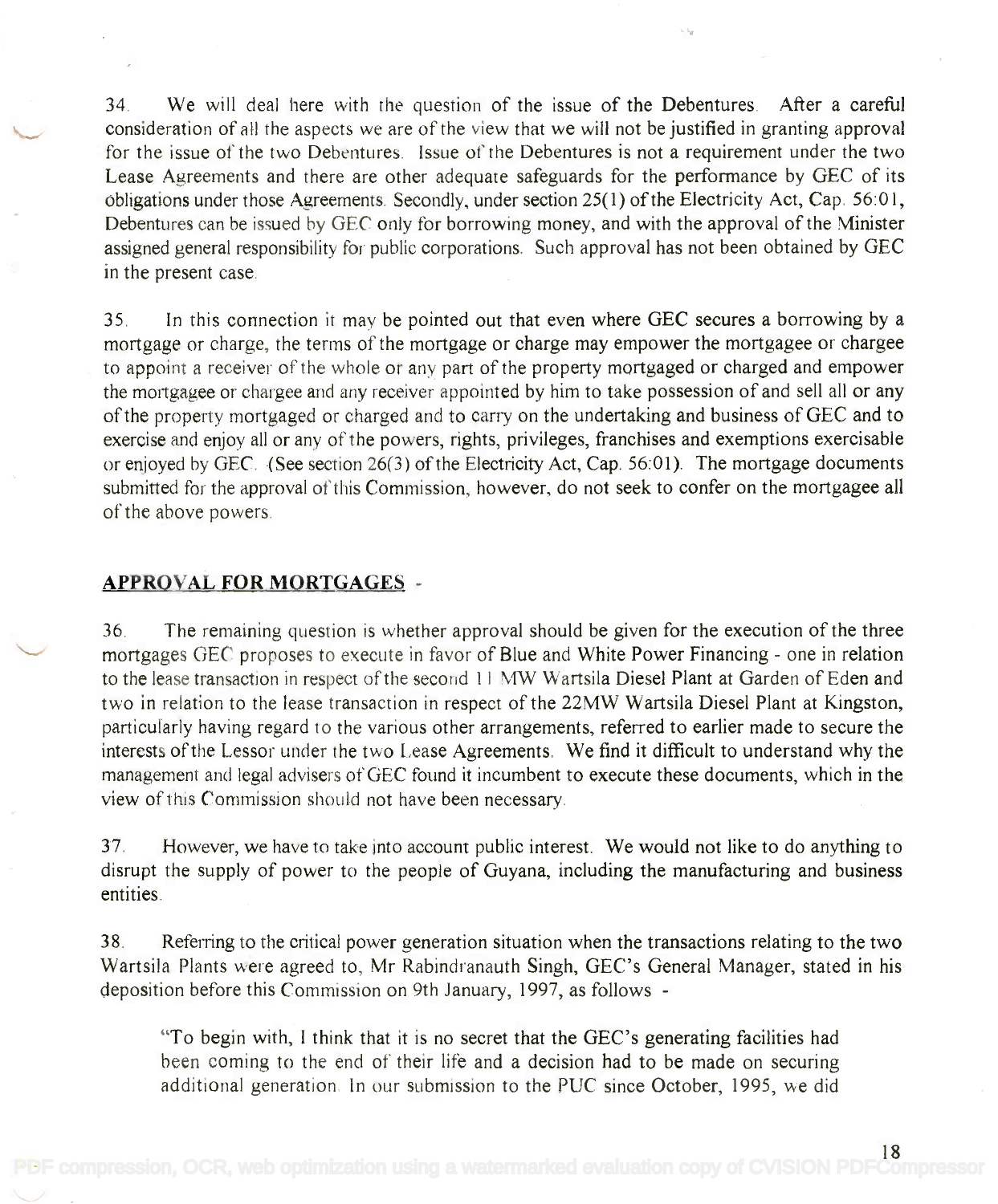indicate that the additional 11MW would have been acquired by the GEC. At that particular time a contract had already been signed between GEC and Wartsila Diesel particular time a contract had already been signed between GEC and Wartsila Diesel for the construction of the facility. for the construction of the facility.

It was the intention of boh parties that they would have worked together to secure the finance. In fact during the period of August of 1995 up until the end of the year, Wartsilla, GEC and an investment bank which Wartsilla had engaged, tried to secure Wartsilla, GEC and an investment bank which Wartsilla had engaged, tried to secure financing in the order of about \$1 lm for the project. The efforts were unsuccessful. financing in the order of about \$11 m for the project. The efforts were unsuccessful

It was then agreed that Wartsilla would seek to finance the facility, and this is where It was then agreed that Wartsilla would seek to finance the facility, and this is where the Lease Agreement came about after Wartsilla agreed to take the debt on to their the Lease Agreement came about after Wartsilla agreed to take the debt on to their books, and for that it was made pretty clear that they would like to take the option to books, and for that it was made pretty clear that they would like to take the option to have the deal re-financed, if possible, and the GEC also made it clear that we wanted that option since this was quite necessary for us to seek alternative financing should that option since this was quite necessary for us to seek alternative financing should such an opportunity arise. such an opportunity arise.

So it was in March of 1996 that we signed the Lease Agreement for the second 11 So it was in March of 1996 that we signed the Lease Agreement for the second 11 MW which was an extension to the existing 11MW. The situation at that time with MW which was an extension to the existing 11MW. The situation at that time with the GEC, and I think most persons will recall, including the Consumers' Association the GEC, and I think most persons will recall, including the Consumers' Association who had a public discussion just around the same time, the situation in the GEC was who had a public discussion just around the same time, the situation in the GEC was one in which the existing generating equipment, in particular the main power station one in which the existing generating equipment, in particular the main power station at Kingston had almost collapsed. Of those units, just one was operating, and at that time a decision was taken to have additional generation as quickly as possible."

39. Everybody who was living in Guyana during the latter part of 1995, should have suffered 39. Everybody who was living in Guyana during the latter part of 1995, should have suffered badly from the difficult situation in the electricity sector. In the latter part of 1995, this Commission had started a series of public hearings in regard to the inadequacies of the supply of electricity by had started a series of public hearings in regard to the inadequacies of the supply of electricity by GEC and its erratic nature. This apparently had awakened it to its responsibilities to the people of Guyana. No useful purpose would be served, so far as these proceedings are concerned, by going into the question whether the problems were created by blindly following the prescriptions by into the question whether the problems were created by blindly following the prescriptions by multilateral lending agencies or as a result of the lack of prompt and planned approach by GEC to the multilateral lending agencies or as a result of the lack of prompt and planned approach by GEC to the solution of its problems. There was a crisis and the solution GEC found was the execution of the two solution of its problems. There was a crisis and the solution GEC found was the execution of the two Lease Agreements. By the terms of the two Lease Agreemsnts GEC had undertaken to execute the Lease Agreements. By the terms of the two Lease Agreemsnts GEC had undertaken to execute the three mortgages and pledges referred to in paragraph 28 above. We grant approval to GEC to three mortgages and pledges referred to in paragraph 28 above. We grant approval to GEC to execute two of the above-mentioned mortgages and pledges - one first mortgage, in relation to the Garden of Eden second 11 MW Wartsila Diesel Plant and another first mortgage in relation to the Garden of Eden second 11 MW Wartsila Diesel Plant and another first mortgage in relation to the 22MW Wartsila Diesel Plant at Kingston. 22MW Wartsila Diesel Plant at. Kingston.

40. The execution of a second mortgage of the Garden of Eden properties, for the purpose of securing the performance by GEC of its obligations under the lease transaction relating to the 22 MW Wartsila Diesel Plant at Kingston could not be justified by any stretch of imagination and though it is required to be executed pursuant to the Lease Agreement relating to the above-mentioned Plant, we refuse to grant permission for its execution.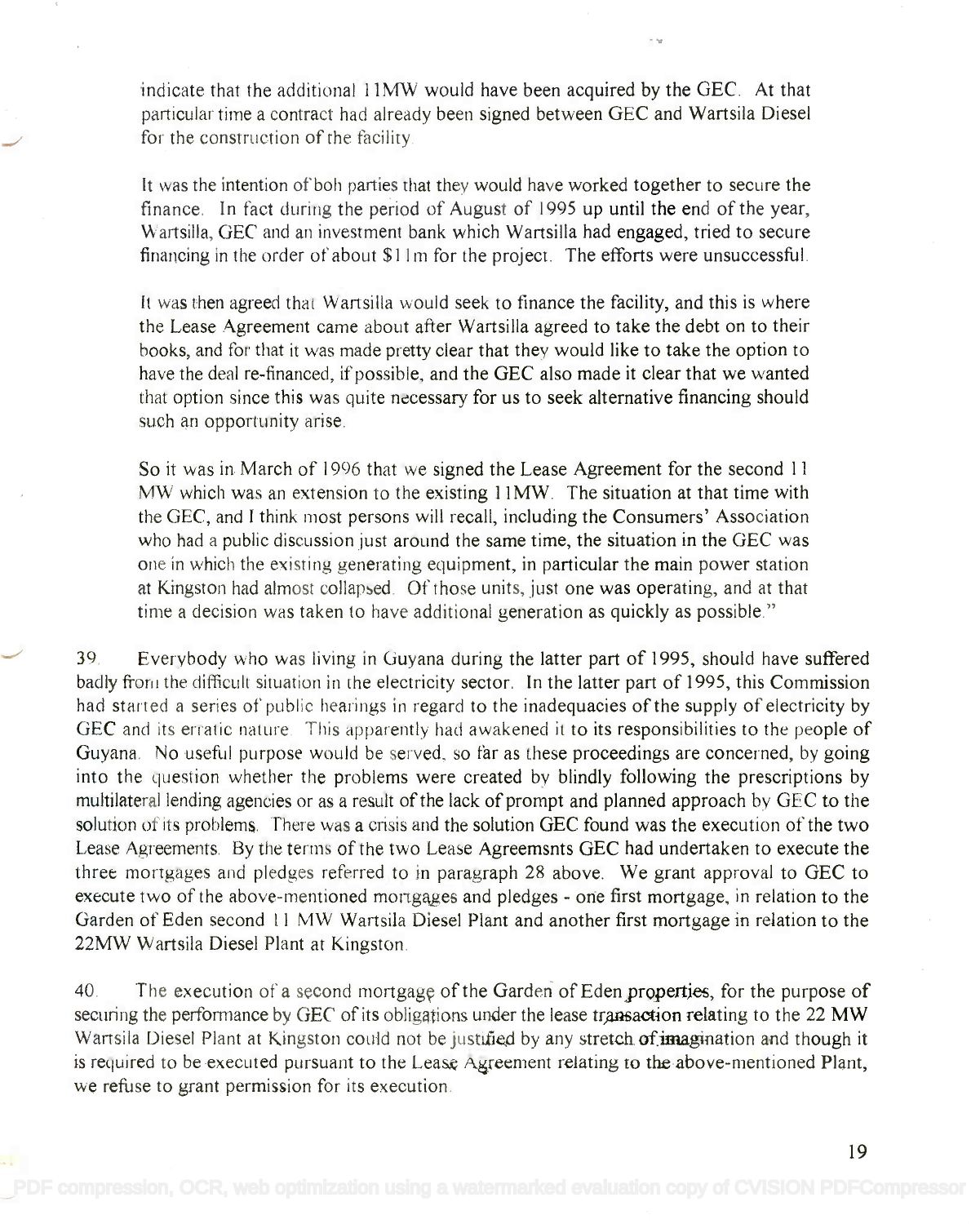#### RATE OF INTEREST -

41. The final versions of the mortgages (Exhibits 15 and 27) submitted for the approval of this 4]. The final versions of the mortgages (Exhibits ]5 and 27) submitted for the approval of this Commission provides for a rate of interest of 14% per annum, which is stated to be a "Default Rate". Commission provides for a rate of interest of 14% per annum, which is stated to be a "Default Rate".

42. We summoned Dr Gobin Ganga, Director of Research, Bank of Guyana, as a witness. 42. We summoned Dr Gobin Ganga, Director of Research, Bank of Guyana, as a witness. According to his evidence, Libur, or London Inter-Bank offer rate, for loan for six months was 5 and According to his evidence, Libur, or London Inter-Bank offer rate, for loan for six months was 5 and 17/32%. Having regard to the magnitude of the borrowing the rate will be 1% or 2% more. If the 17/32%. Having regard to the magnitude of the borrowing the rate will be 1% or 2% more. If the loan is for five years, he said, one would expect that the interest rate would not be more than  $1\ \mathrm{\%}$ % more than Libur. He also deposed that it is important to note that there are two Libur rates, one is more than Libur. He also deposed that it is important to note that there are two Libur rates, one is the U.S. dollar rate and another a sterling rate. The sterling rate is higher than the U.S. dollar rate by 1 %. He said that the above rates do not take into account country risk. In answer to a specific by 1%. He said that the above rate do not take into account country risk. **In** answer to a specific question from the legal counsel for GEC, Mr M.L. Ganpatsingh, Dr Ganga stated -

"No, I wouldn't be able to tell you anything about country risk at this time."

43. Mr Ronald Ally, Chairman of the Board of Directors of GEC, in his presentation on 13th 43. Mr Ronald Ally, fhairman of the Board of Directors of GEC, in his presentation on 13th February, 1997, pointed out that Dr Ganga did not take into account country risk. He said - February, 1997, pointed out that Dr Ganga did not take into account country risk. He said -

> "Most of the loans, especially commercial loans originating in Guyana, arise "Most of the loans, especially commercial loans originating in Guyana, arise out of the US dollar market and basically the Prime Rate of the US banks is what will have to be considered. what will have to be considered.

The US dollar rate for the past. year has been 8.25%. A normal credit risk is therefore priced between 1% and 3% above Prime, and bear in mind there are a number of risks which are necessary to consider in any financing a number of risks which are necessary to consider in any financing transaction ". transaction".

He went on to point out -

"Lending rates in essence will normally reflect and are a function of the "Lending rates in essence will normally reflect and are a function of the combination of risk allocation of capital, cost of funds, servicing costs, combination of risk allocation of capital, cost of funds, servicing costs, obviously a profit margin, a competitive environment and usury limitations ". obviously a profit margin, a competitive environment and usury limitations"

He drew our attention to the case of a loan taken by the Mechala group. To quote from Mr Ally's He drew our attention to the case of a loan taken by the Mechala group. To quote from Mr Ally's presentation - presentation -

> "An example worth mentioning is the case of the Mechala group, a leading "An example worth mentioning is the case of the Mechalfl. group, a leading Jamaica business. This group was successful in raising U.S.\$75 million in the Jamaica business. This group was successful in raising U. S.\$75 million in the US market via a three year bond, and they were able to secure that at an US market via a three year bond, and they were able to secure that at an interest rate of 12.75% which is considered attractive by the business interest rate of 12.75% which is considered attractive by the business community". community".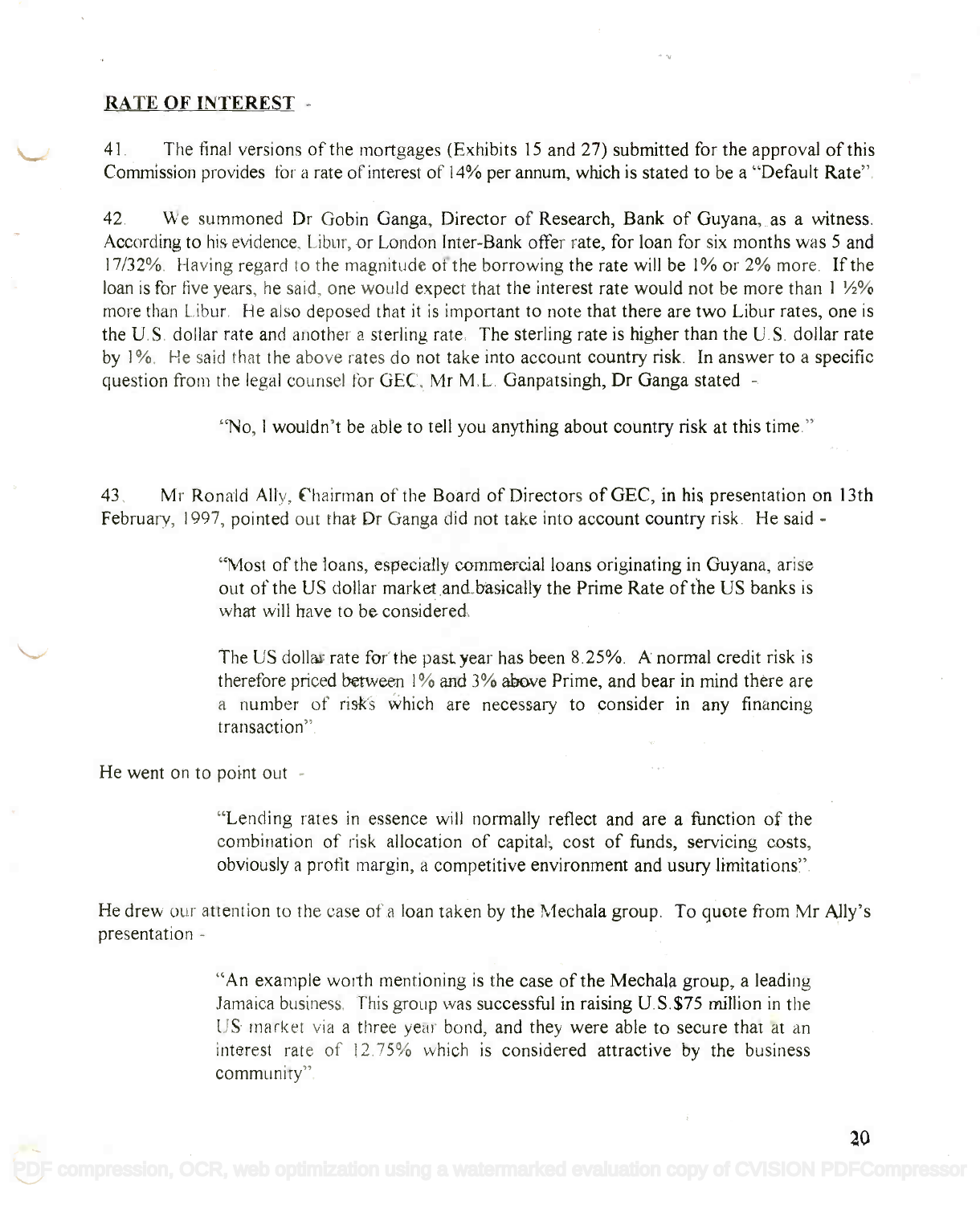He drew our attention also to the fact that Demerara Distillers Limited had recently borrowed U.S.\$ 2 million from the Hamilton Bank at an annual rate of interest of 9.75%. He said that Banks DIH had secured a loan of U.S.\$2.5 million at an annual rate of interest of  $11\%$ .

44. But it has to be pointed out that the loan that GEC required was U.S.\$23 million and GEC's credit rating cannot be compared to that of Demerara Distillers Limited or Banks DIH. credit rating cannot be compared to that of Demerara Distillers Limited or Banks DIH.

45. Having considered all the facts and circumstances we are of the view that an annual rate of 45. Having considered all the facts and circumstances we are of the view that an annual rate of interest of 12% is reasonable. However, we find that while the Debentures, the execution of which we are disallowing, provide for an annual rate of interest of 12%, the mortgages provide for a rate we are disallowing, provide for an annual rate of interest of 12%, the mortgages provide for a rate of interest of 14% per annum, which is described as "Default Rate". We reduce the rate of interest of interest of 14% per annum, which is described as "Default Rate". We reduce the rate of interest payable under the mortgages to 12% per annum. Since under para. 10 of both the Lease Agreements, payable under the mortgages to 12% per annum. Since under para. 10 of both the Lease Agreements, the Mortgages are undertaken to be executed to secure all of GEC's obligations to the Lessor under the Lease Agreements, interest will become payable under the two mortgages only if GEC defaults the Lease Agreements. interest will become payable under the two mortgages only if GEC defaults in performing or fulfilling any of those obligations and only from the date of the default. Interest will be calculated only on the value or amount of the default. We would also like to add that GEC should be calculated only on the value or amount of the default. We would also like to add that GEC should make every effort to re-finance the arrangement with a loan at a lower rate of interest. make every effort to re~finance the arrangement with a loan at a lower rate of interest.

## AMOUNT OF THE MORTGAGES

46. The principal sum under the proposed mortgage relating to the second 11 MW Wartsila Diesel 46, The principal sum under the proposed mortgage relating to the second 11 MW Wartsila Diesel Plant at Garden of Eden is U S \$9,260,000 and in regard to the 22 MW Wartsila Diesel Plant at Plant at Garden of Eden is U.S,\$9,260,OOO and in regard to the 22 MW Wartsila Diesel Plant at Kingston is U.S.\$13,870,000. However, these shall be the maximum amounts. The actual principal amount for which GEC shall be liable under each of the two mortgages shall be, subject to the maximum referred to above, the actual value or amount of default under the respective Lease maximum referred to above, the actual value or amount of default under the respective Lease Agreement. Agreement,

### OTHER TERMS -

47. The obligation to execute the two mortgages was undertaken by GEC, as stated in para. 10.1 of the two Lease Agreements, in order to secure all of its obligations under the Lease Agreements of the two Lease Agreements, in order to secure all of its obligations under the Lease Agreements to the Lessor, which at present is Blue and White Power Financing. The provisions in the draft to the Lessor, which at present is Blue and White Power Financing. The provisions in the draft Mortgage documents relating to obligations and defaults should be modified accordingly.

## FINANCIAL VIABILITY OF GEC -

48. Section 28 of the Electricity Act, Cap. 56:01, reads -

"General duties and It shall be the duty of the Corporation so to exercise and perform its functions powers of the under this Act as to secure that the total revenues of the Corporation are not under this Act as to secure that the total revenues of the Corporation are not Corporation in less than sufficient to meet its total outgoings properly chargeable to revenue "General duties and powers of the Corporation in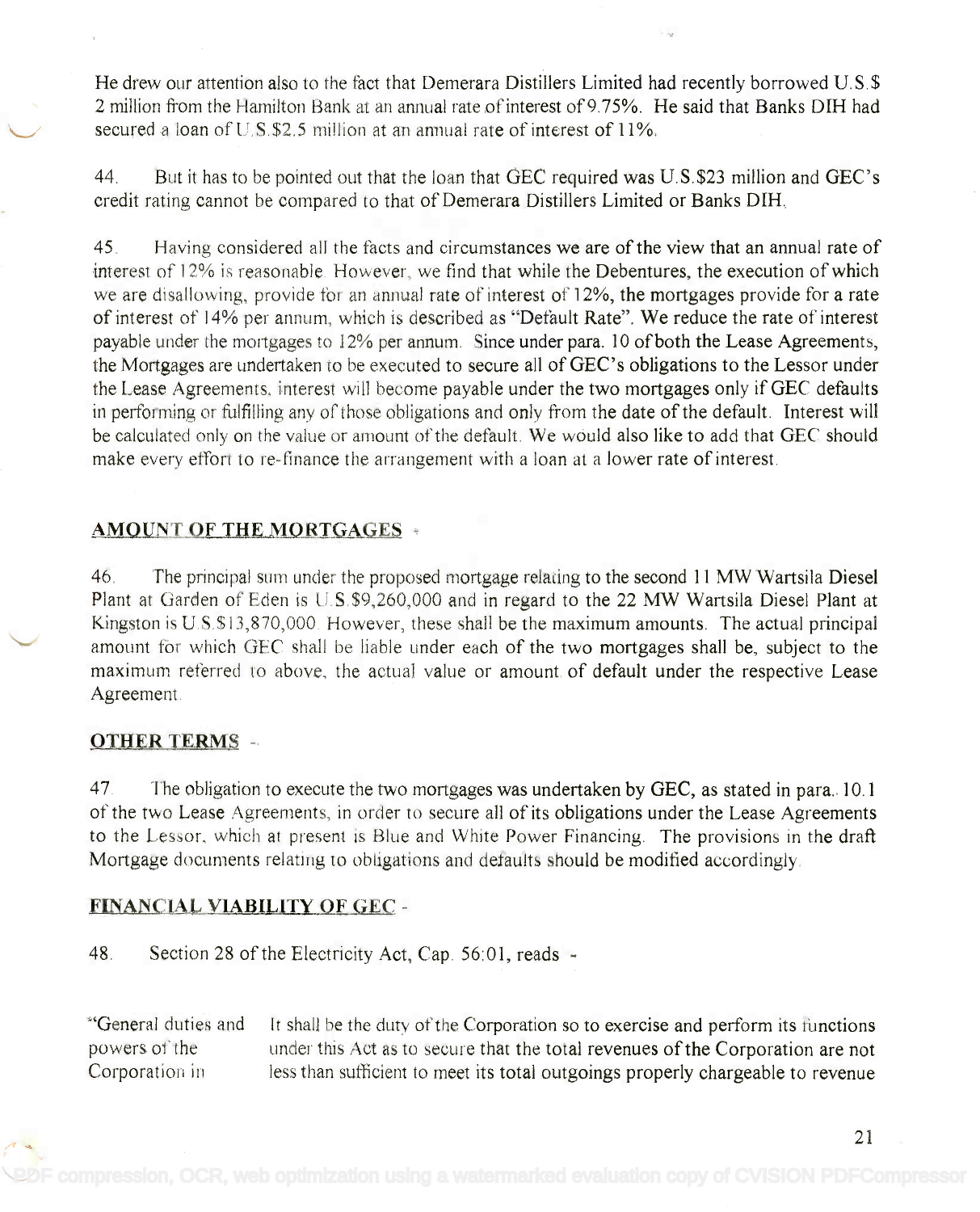financial matters account in accordance with the provisions of section 31 taking one year with another." another."

On a review of the evidence, we are satisfied that there will be no contravention of the above section On a review of the evidence, we are satisfied that there will be no contravention of the above section on account of the execution of the two mortgages. on account of the execution of the two mortgages.

## ORDER -

 $\langle \cdot \rangle$ 

- 49. In the light of the above discussions and conclusions we make the following Order -
	- Approval is hereby granted to GEC under section 47 of the Public Utilities (i) Approval is hereby granted to GEC under section 47 of the Public Utilities Commission Act 1990 (No. 26 of 1990) to execute two mortgages in favour Commission Act 1990 (No 26 of 1990) to execute two mortgages in favour of Blue and White Power Financing - one, a first mortgage as undertaken by of Blue and White Power Financing - one, a first mortgage as undertaken by the Lease Agreement relating to the second 11MW Wartsila Diesel Plant at the Lease Agreement relating to the second 11MW Wartsila Diesel Plant at the Garden of Eden and the second, a first mortgage as undertaken by the the Garden of Eden and the second, a first mortgage as undertaken by the Lease Agreement relating to the 22MW Wartsila Diesel Plant at Kingston. Lease Agreement relating to the 22MW Wartsila Diesel Plant at Kingston.
	- (ii) The principal sum of the mortgage relating to the second 11MW Wartsila (ii) The principal sum of the mortgage relating to the second 11MW Wartsila Diesel Plant at Garden of Eden shall be U.S.\$9,260,000 and in regard to the Diesel Plant at Garden of Eden shall be U.S.\$9,260,000 and in regard to the 22MW Wartsila Diesel Plant at Kingston shall be U.S.\$13,870,000. But since 22MW Wartsila Diesel Plant at Kingston shall be U.S.\$13,870,OOO. But since the two mortgages are being executed as required by the two Lease the two mortgages are being executed as required by the two Lease Agreements to secure all the obligations of GEC under the respective Lease Agreement, subject to a maximum of the amounts mentioned above, the Agreement, subject to a maximum of the amounts mentioned above, the liability of GEC under the two mortgages shall be restricted to the value or liability of GEC under the two mortgages shall be restricted to the value or amount of the default by GEC of its obligations under the respective Lease amount of the default by GEC of its obligations under the respective Lease Agreement. Agreement.
	- (iii) Interest on the amounts payable under the two mortgages shall be 12% per annum. However, such interest shall accrue due and become payable only if GEC commits a default of any of its obligations under the respective Lease Agreement and from the date of the default. Interest shall be calculated only on the value or amount of the default.
	- (iv) The two draft mortgage documents, Exhibits 15 and 27, execution of which has been approved by this Commission shall be revised, before their execution, to make their terms and conditions consistent with this paragraph as well as to make their terms and conditions consistent with this paragraph as well as the conclusions in the preceding paragraphs of this Decision. the conclusions in the preceding paragraphs of this Decision.
	- (iv) Approval is refused for the execution of
		- (a) a second mortgage, as proposed in draft Second Mortgage document (a) a second mortgage, as proposed in draft Second Mortgage document Exhibit 28, in respect of some of the properties and interests of GEC Exhibit 28. in respect of some of tht properties and interests of GEC at Garden of Eden to secure its obligations under the Lease at Garden of Eden to secure its obligations under the Lease